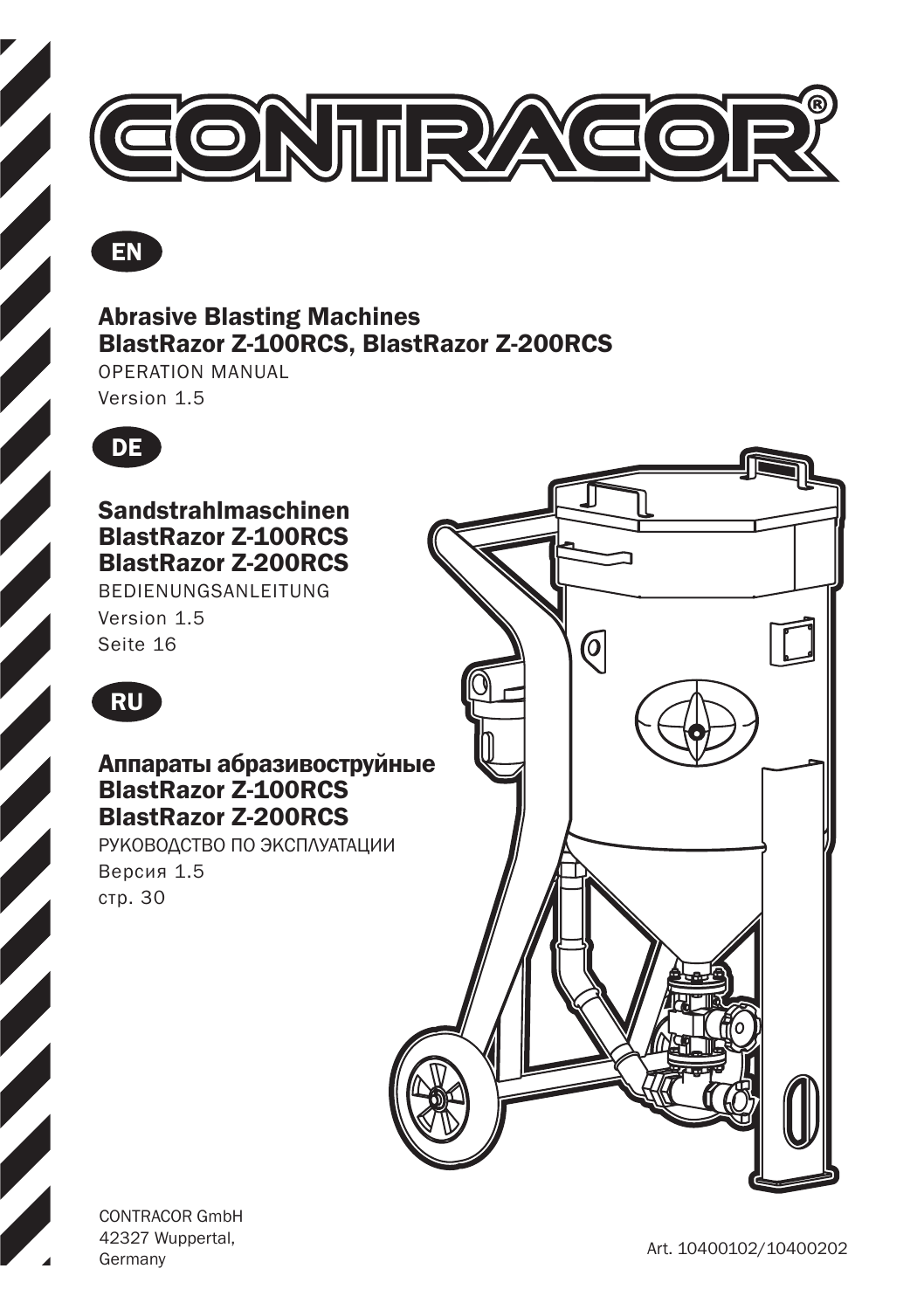# **Contents**

| 1. Safety                          | 3  |
|------------------------------------|----|
| 2. Package and description         | 4  |
| 3. Set-up, operation and shut-down | 6  |
| 4. Abrasive blasting operations    | 8  |
| 5. Maintenance                     | 10 |
| 6. Troubleshooting                 | 11 |
| 7. Specification                   | 13 |



READ AND FULLY UNDERSTAND THIS MANUAL BEFORE STARTING WORK.

THE FOLLOWING INFORMATION IS IMPORTANT FOR SAFETY AND HEALTH OF OPERATOR AND PERSONNEL IN VICINITY.

#### ATTENTION!  $\bigwedge$

BUYING THE MACHINE, PLEASE, REQUEST TO FILL IN THE GUARANTEE CARD CORRECTLY!

FAILURE TO PRODUCE A FILLED-IN FORM WILL MAKE YOUR GUARANTEE INVALID.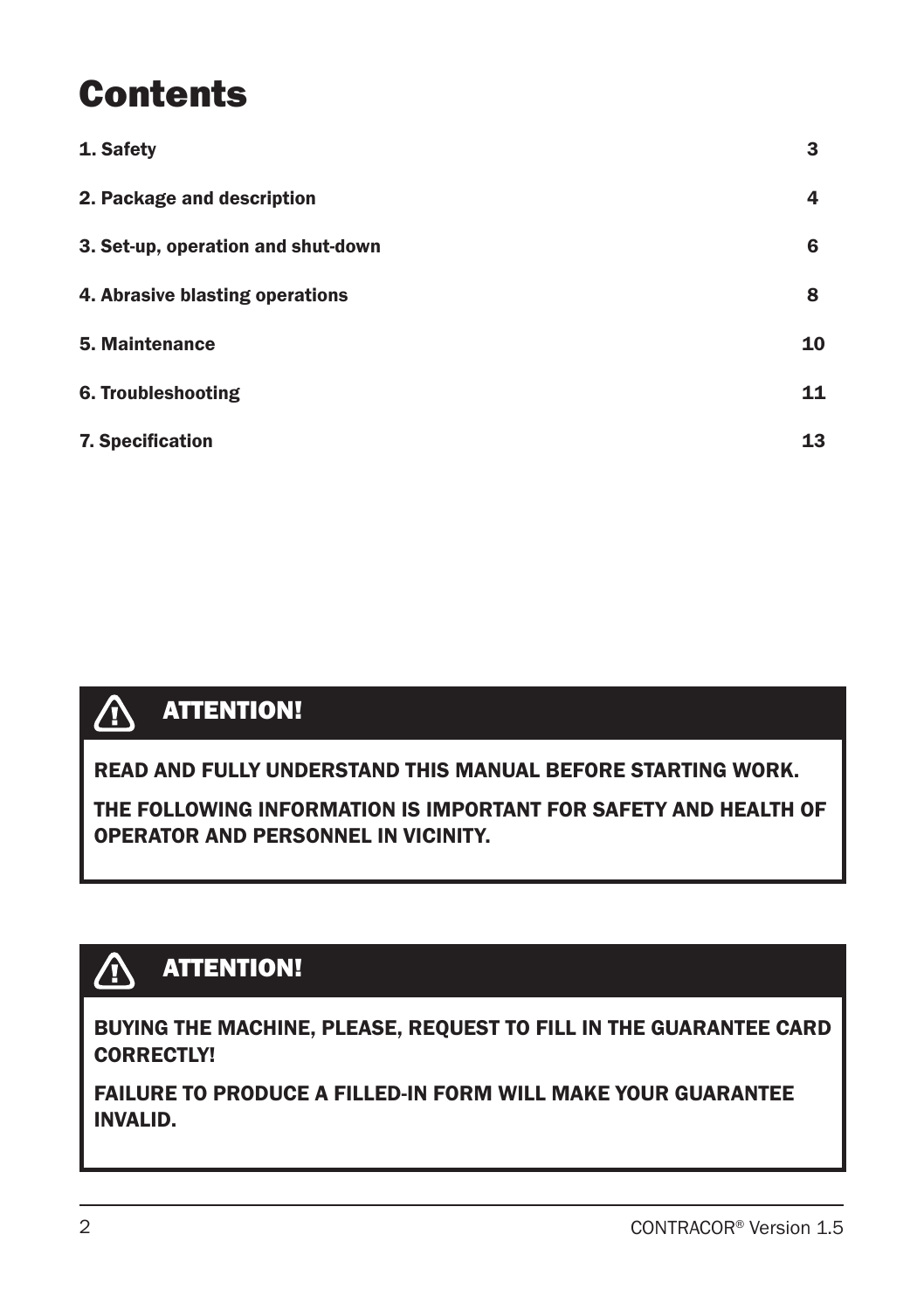# 1. Safety.

#### ATTENTION!  $\bigwedge$

SAFETY MEASURES FOR ABRASIVE BLASTING.

- 1. You must wear protective equipment: a helmet with positive air feed, breathing air filter, protection suit, leather gloves, and special footwear.
- 2. Do not use worn or damaged equipment during operation.
- 3. Point the nozzle only at the area to be cleaned.
- 4. Use only dry well-sieved abrasive materials, appropriate for abrasive blasting operations.
- 5. All personnel without protection equipment should be outside the zone of blasting operations.
- 6. Before starting abrasive blasting operations you must:
	- Ensure that hoses and fittings are not worn;
	- Fix hose couplings with wire;
	- Ensure that air is fed to the helmet;
	- Ensure that pressurizing valve is in correct position;
	- Ensure that the machine is in steady state position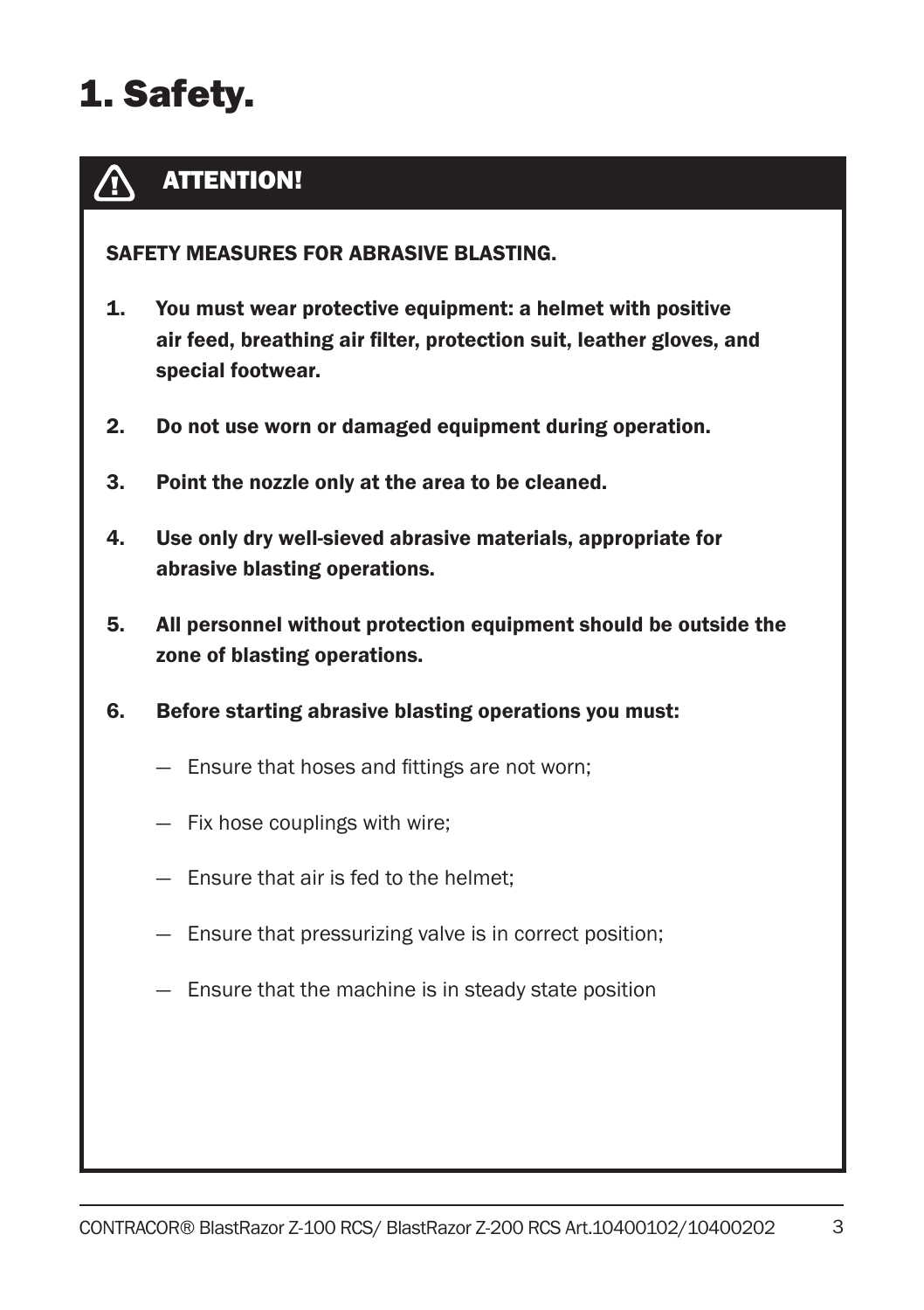# 2. Package and description.



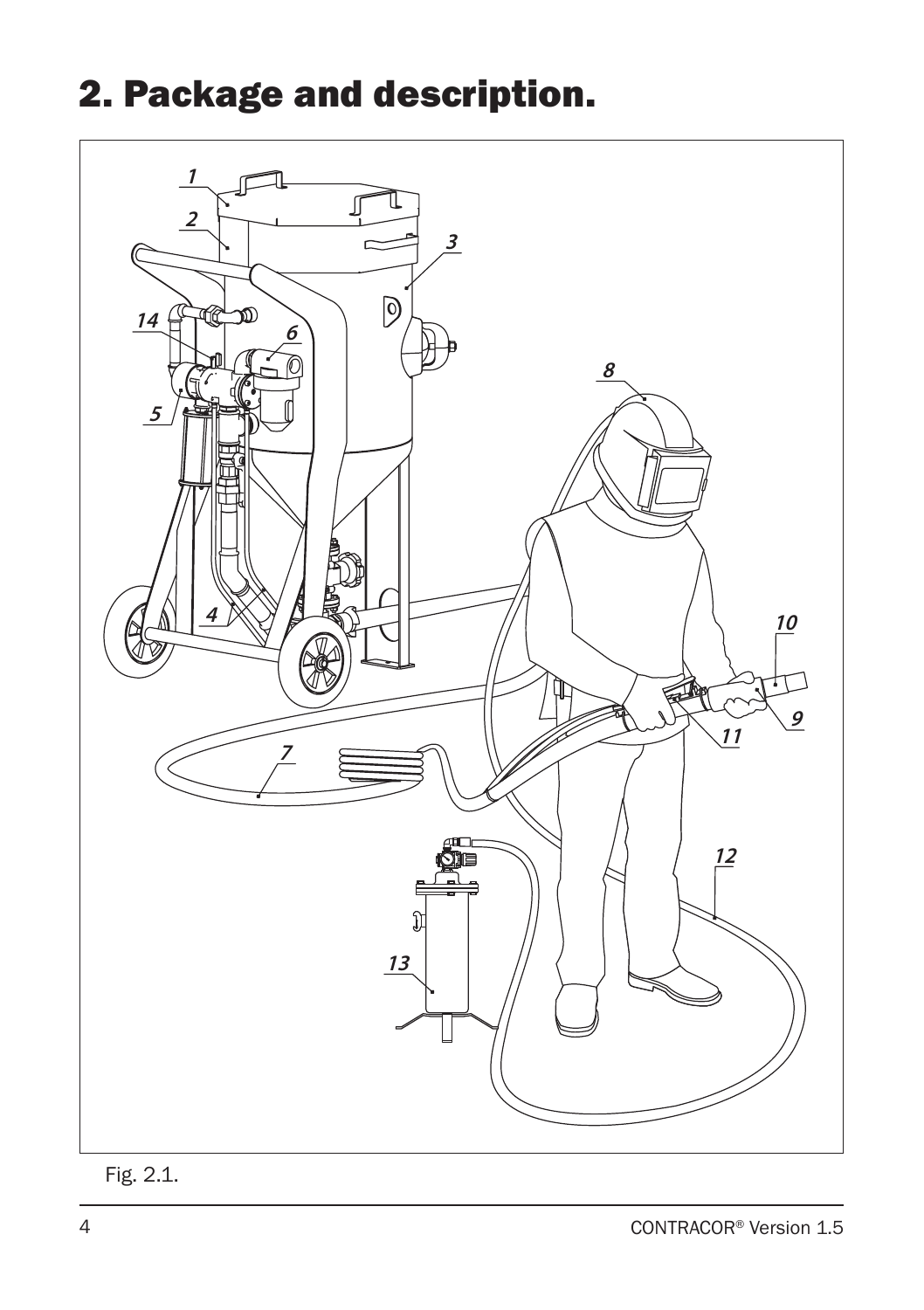## 2.1. Package.

Table 2.1

| Order code | <b>Model</b>          | <b>Description, package</b>                                                                                                                                                                                                                      |
|------------|-----------------------|--------------------------------------------------------------------------------------------------------------------------------------------------------------------------------------------------------------------------------------------------|
| 10400102   | BlastRazor-<br>100RCS | Abrasive Blasting Machine, 100 L,<br>screen,<br>cover,<br>moisture and oil separator filter CAF-1,<br>remote control unit RCV,<br>remote control handle DMH,<br>metering valve SGV,<br>twin hose in RC TWINLINE 20m,<br>fitting set for RC hose. |
| 10400202   | BlastRazor-<br>200RCS | Abrasive Blasting Machine, 2001,<br>screen, cover,<br>moisture and oil separator filter CAF-1,<br>remote control unit RCV.<br>remote control handle DMH.<br>metering valve SGV,<br>RC twin hose TWINLINE 20m,<br>fitting set for RC hose.        |
| 10110870   | <b>RCV</b>            | Remote control valve (5, Fig.2.1)                                                                                                                                                                                                                |
| 10110880   | <b>DMH</b>            | Remote control handle (11, Fig. 2.1)                                                                                                                                                                                                             |
| 10112106   | <b>TWINLINE</b>       | Remote control twin hose, d=6mm, roll 40 m<br>(4, Fig.2.1)                                                                                                                                                                                       |

### $\blacktriangleleft$  Fig. 2.1.

- $1 -$  cover
- 2 screen
- 3 machine tank
- $4 RC$  hose
- 5 Remote control unit
- 6 moisture and oil separator
- 7 abrasive blasting hose
- 8 operator helmet
- 9 nozzle holder
- $10 -$  nozzle
- 11 RC handle
- 12 breathing air hose
- 13 breath air filter
- 14 safety ball valve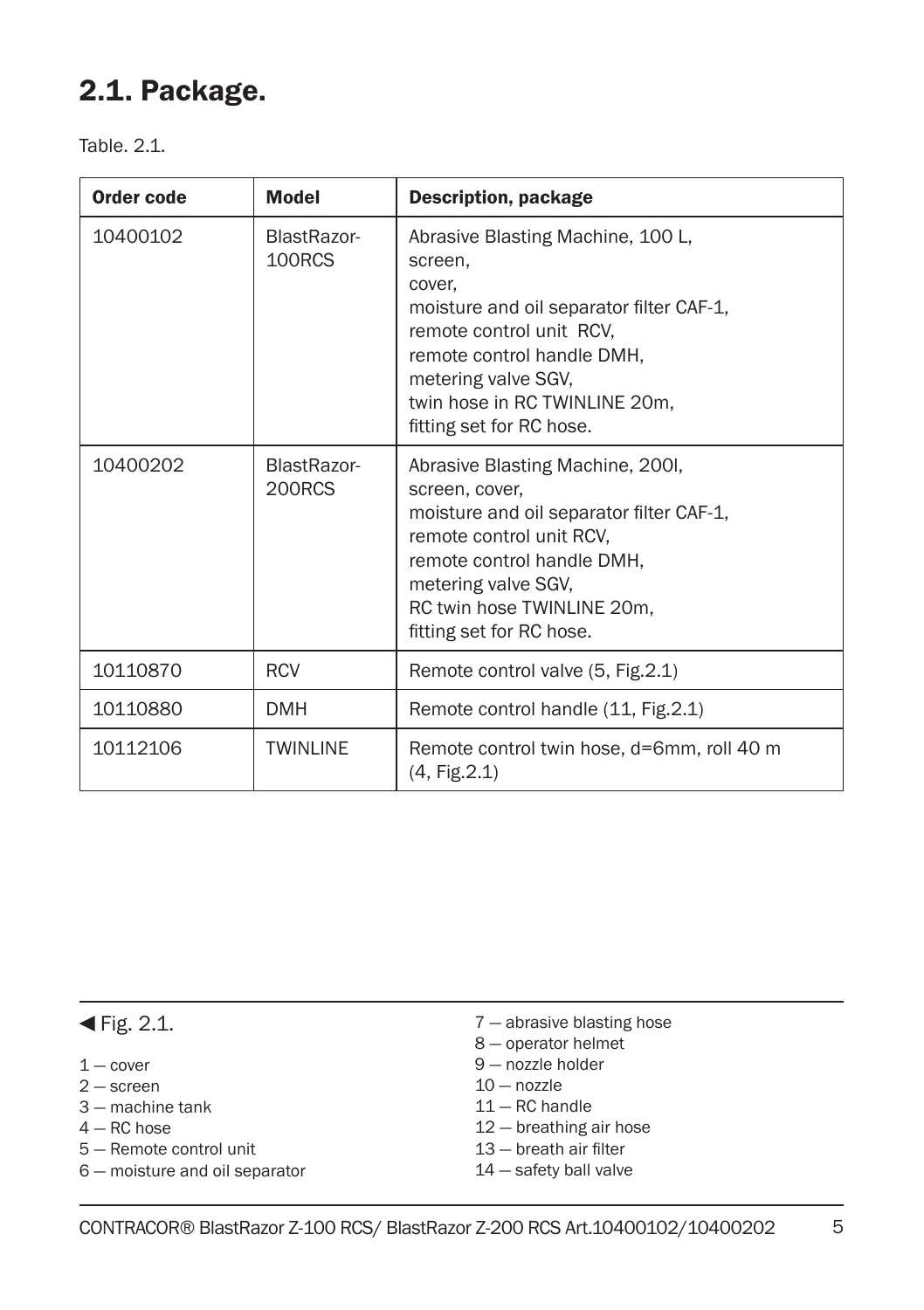# 3. Set-up, operation and shut-down.

## 3.1. Preparation for operation.

For remote control system start up you should follow these instructions:

- 1. If necessary shorten the RC hose to the length of the used blasting hose.
- 2. Connect the fittings provided in the package with RC hose. Connect RC hose to distant control handle DMH from one side and TWINLINE line of the blasting machine from another side.

#### ATTENTION!  $\sqrt{N}$

DO NOT TIGHTEN UNIONS TOO MUCH, IN PARTICULAR THE UNIONS OF RC HANDLE. IT CAN DAMAGE SOME COMPONENTS AND CAUSE AN AIR LEAK.

- 3. Ensure that all connections are leak-proof.
- 4. Ensure that all connections on the RC valve and RC handle DMH are connected properly, and according to the color. Transverse joint will make the system nonoperational.
- 5. Fix RC handle DMH to the blasting hose, using clamp bands right behind the nozzle holder.
- 6. We recommend to connect a twin hose Twinline to the blasting hose using clamp bands every 1.5 m.

#### ATTENTION! **/r**

ALWAYS USE AN OIL-MOISTURE SEPARATOR WHEN USING REMOTE CONTROL SYSTEM TO PREVENT WEAR ON RC VALVE.

BESIDES, AN OIL-MOISTURE SEPARATOR OPTIMIZES ABRASIVE BLASTING OPERATIONS.

- 7. Ensure that compressor is positioned out of the abrasive blasting operations zone on downwind side.
- 8. Start compressor and increase pressure and temperature up to operational values.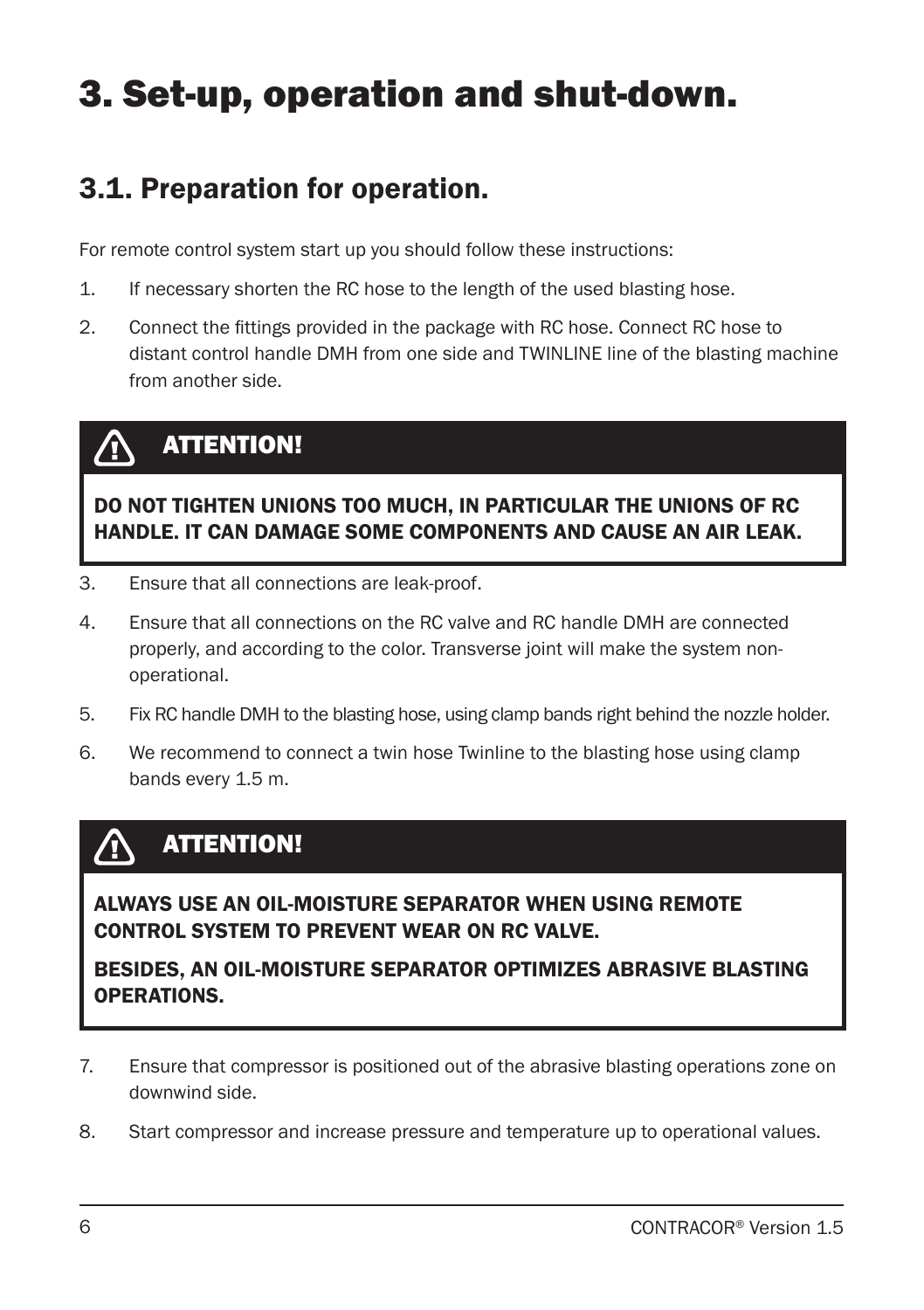- 9. Open the ball valve at machine compressed air line (the handle of the open valve should be parallel to the compressed air line).
- 10. Open the safety ball valve 14 (Fig.2.1).
- 11. Close metering valve SGV by rotating the handle clockwise.
- 12. Connect compressed air hose to hose coupling of the machine. Compressed air hose diameter should be at least 1.1/4". Lock hose coupling with a safety clip or wire.
- 13. Connect abrasive blasting hose to hose coupling of the machine. Lock hose coupling with a safety clip or wire.
- 14. Fill the machine tank with abrasive.
- 15. Put protective equipment on.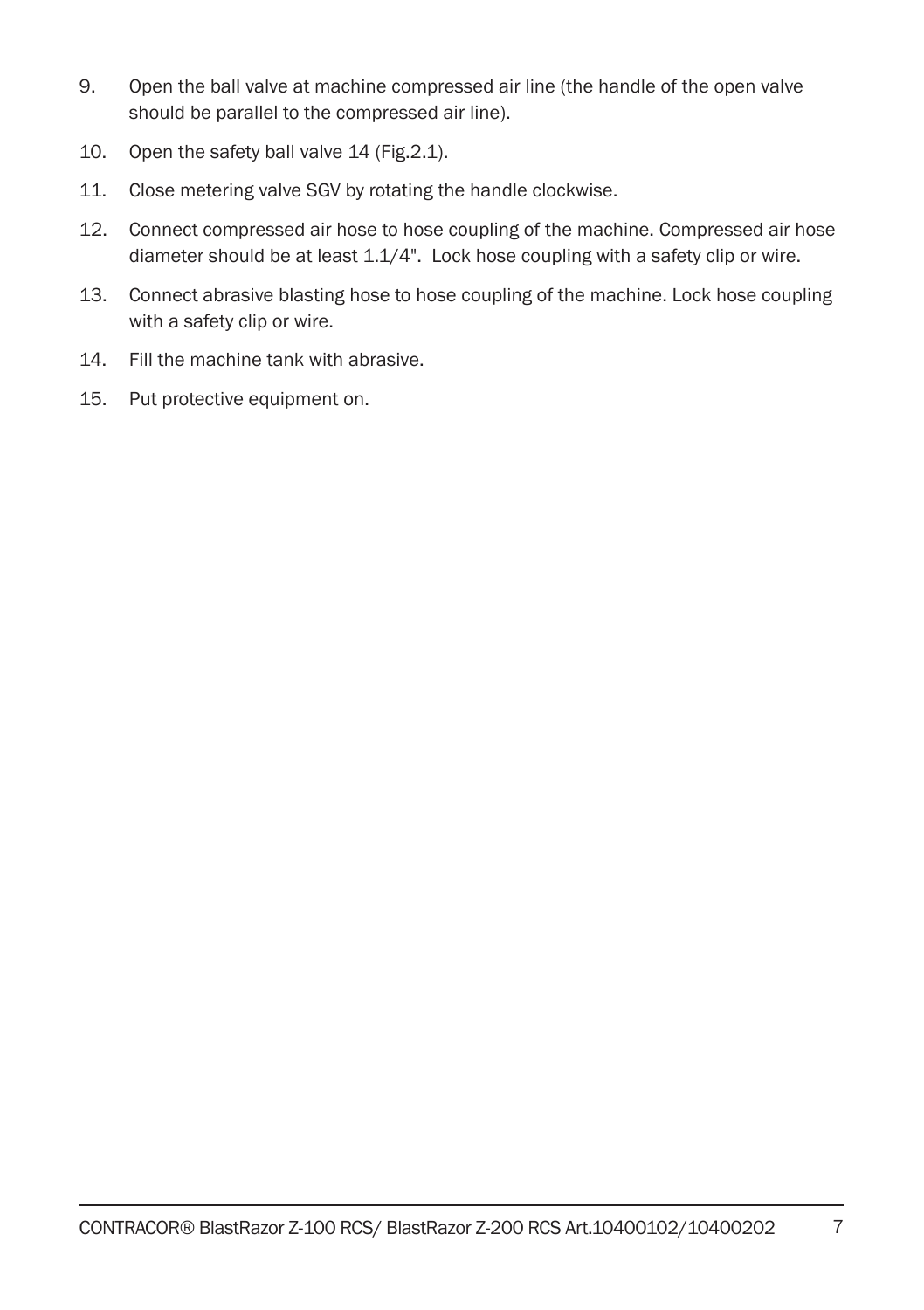# 4. Abrasive blasting operations.

### 4.1. Start up.

- 1. Check all connections from compressor to the nozzle to ensure that they are properly fixed (badly fixed air hose of the compressor cause a serious damage).
- 2. Ensure that abrasive blasting machine is filled with abrasive.
- 3. Ensure that the necessary safety measures for you and others are observed:
	- protective equipment is used,
	- purified air is fed to the helmet.
- 4. Always check position of RC handle lever, which should be in the safety position with the holder in vertical position
- 5. Feed compressed air to the machine intake.

### ATTENTION!

### MACHINE MAXIMUM OPERATING PRESSURE — 10 bar.

- 6. Close both ball valves at the RC valve.
- 7. Ensure that there is no leak in the system. Air should come ONLY out of the vent under the RC handle lever.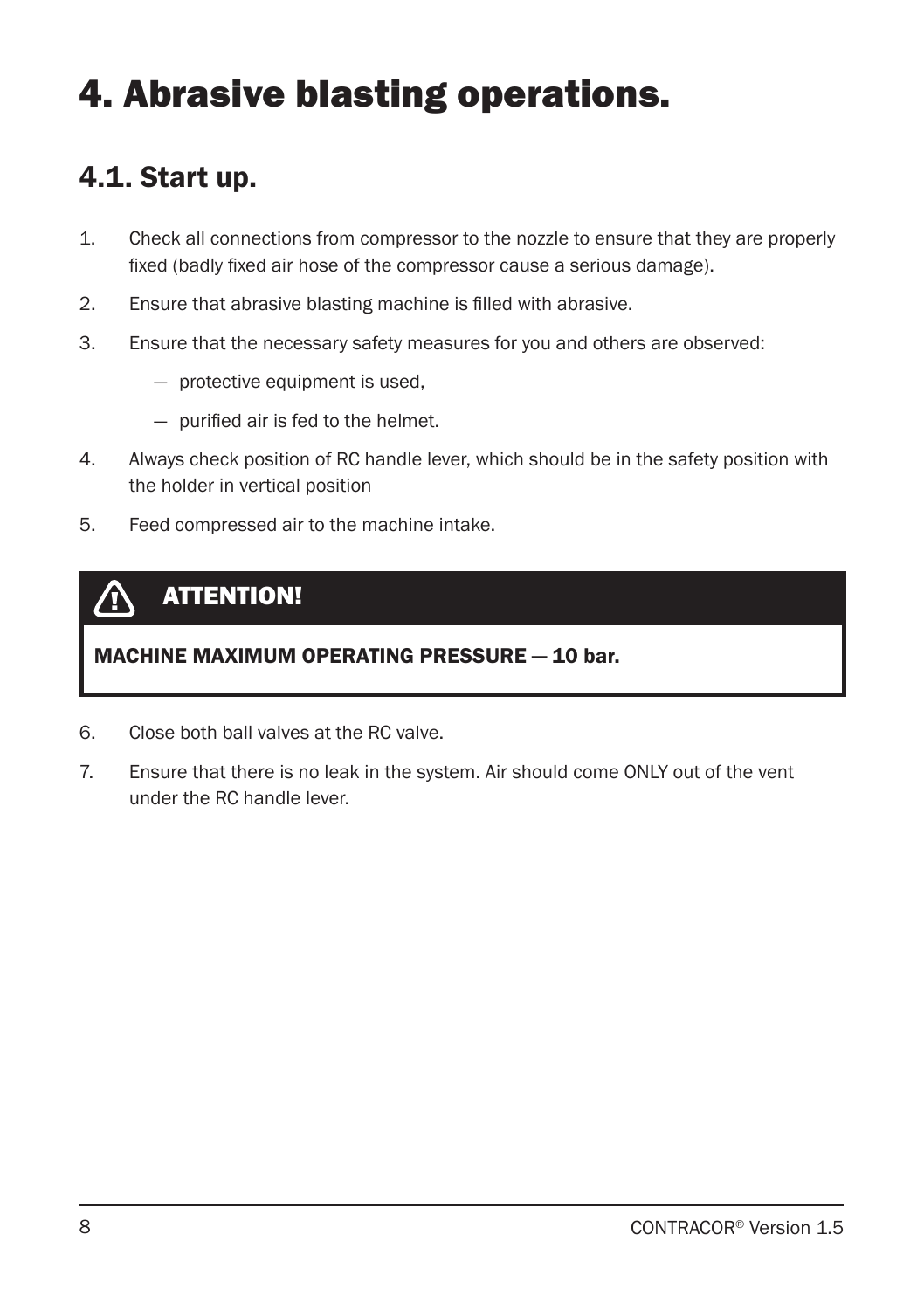## 4.2. Abrasive blasting operations.

#### ATTENTION!  $\bigwedge$

#### DURING A BREAK IN OPERATION ALWAYS OPEN SAFETY BALL VALVE 14 (Fig. 2.1) AT RC VALVE, OVER AGAINST THE BLUE LINE OF TWIN HOSE (TWINLINE).

### RC HANDLE LEVER SHOULD BE NEVER FIXED IN OPERATION POSITION. SUCH FIXING MAY CAUSE A SERIOUS INJURE.

- 1. Turn the holder on RC handle and press the lever (start up). The tank is pressurized. Only compressed air is expelled from the nozzle.
- 2. Adjust metering valve SGV to provide optimal air-abrasive mixture. The general rule for abrasive blasting operations: the less abrasive you use, the better.
- 3. To stop operation you should release the lever (the holder automatically returns to its initial position).

### 4.3. Shut-down abrasive blasting operations.

- 1. Remove the remains of abrasive from the tank. To do this disconnect the nozzle and point the hose into a suitable container for the abrasive remains. Turn the holder on the RC handle and press the lever.
- 2. If upon completion of operation the machine is left outside you should cover it with plastic film to avoid ingress of moisture into the tank.

#### ATTENTION!  $\sqrt{N}$

AT START UP AND SHUT DOWN ALWAYS CHECK FOR PRESENCE OF WATER IN THE SGV VALVE BY OPENING THE UPPER BALL VALVE (Fig. 7.1). IF A LARGE AMOUNT OF WATER IS PRESENT, CHECK THE FILTER CAF-3.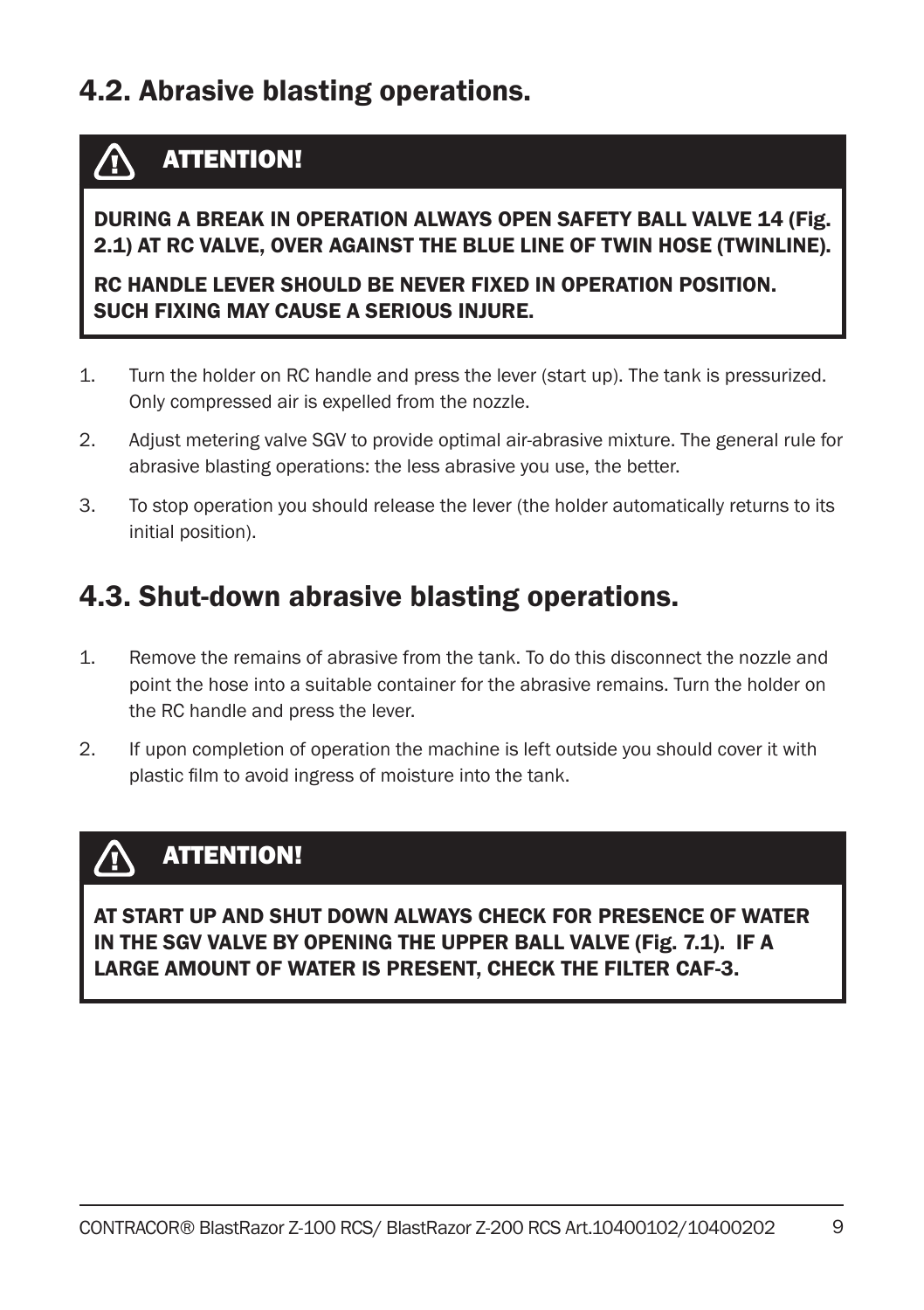# 5. Maintenance.

## 5.1. Machine maintenance.

#### Pressurizing valve replacement.

Open the inspection door of the machine to get access to the pressurizing valve. Screw out the guide tube with the valve inside. Install a new valve and screw the guide tube back into its place.

#### Pressurizing valve ring replacement.

The ring is replaced trough the machine filling orifice. Pull out the old ring, put a new ring into the groove and press it heavily to correct position.



USE ONLY ABRASIVE MATERIALS, APPROPRIATE FOR ABRASIVE BLASTING OPERATIONS.

NEVER USE WET UNSIFTED ABRASIVE MATERIALS.

## 5.2. Daily maintenance.

- 1. Check the control valve for water presence. If water is present, check the CAF-3 filter state.
- 2. Ensure that the rubber insert of the RC handle is in proper condition. If they look bad or are worn, replace them, to avoid possible damage.
- 3. Ensure that hoses and fittings are not worn; and properly fixed.

### 5.3. Monthly maintenance (or after every 160 operation hours).

- 1. Ensure that the muffler and its pipe are in proper condition.
- 2. Ensure that there is no leak in all air connections.
- 3. Dismantle the control valve following RCV operation manual and check all moving parts. If they look worn, replace them, to avoid possible damage. Assemble the valve and lubricate its moving parts with general purpose lube oil.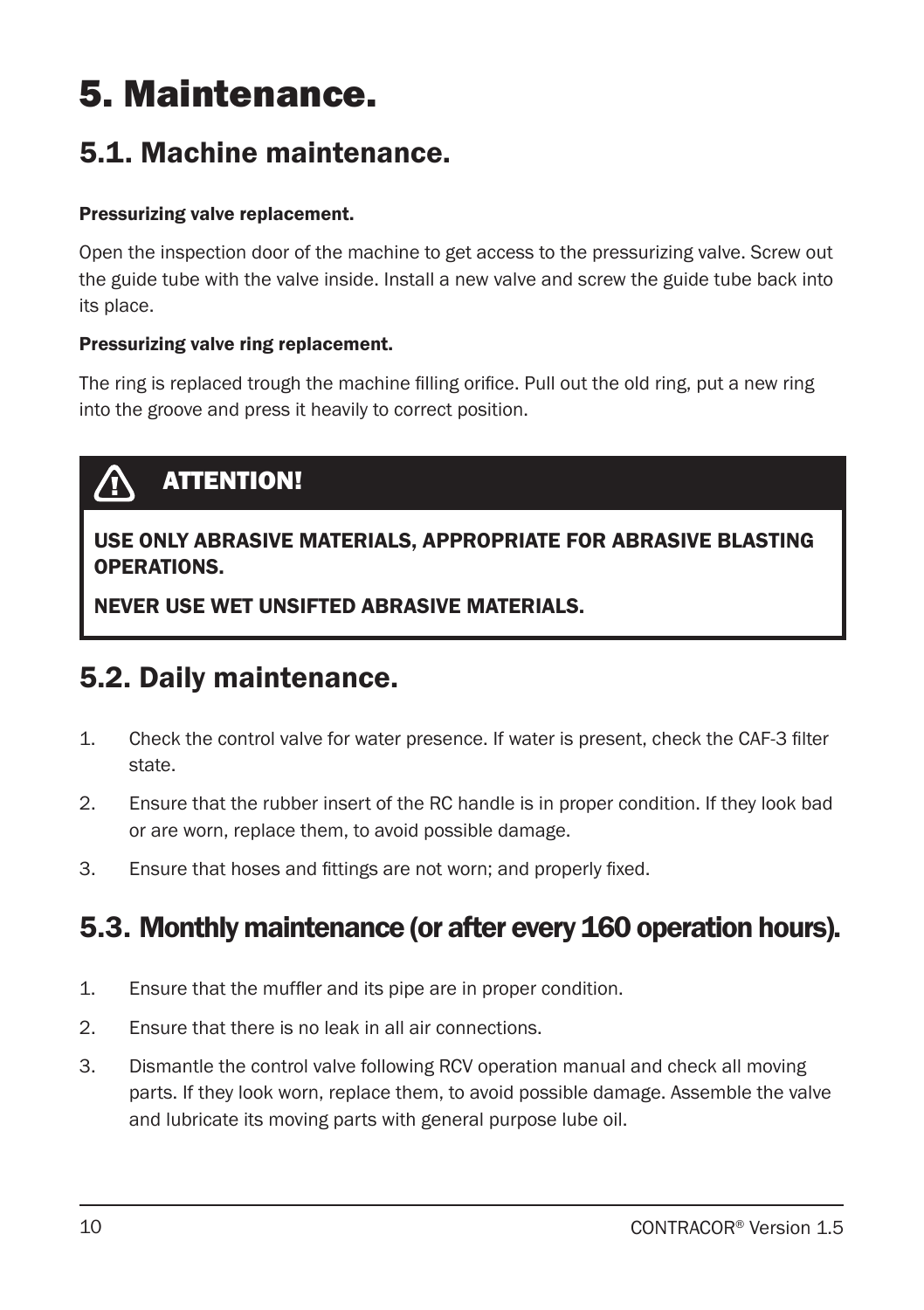# 6. Troubleshooting.

#### Choking.

If neither abrasive, nor air comes out of the nozzle, relieve pressure and depressurize the machine, then ensure that the nozzle is not choked. If only air without any abrasive comes out of the nozzle, fully open the metering valve, and then quickly close and open again the lower ball valve of the line. If these actions do not help to relieve the pressure in the machine, open the inspection door and ensure that there is no foreign matter in the tank (stones, paper, etc.).

#### Abrasive surges.

During start-up of the machine abrasive surges are normal to a certain degree. However id abrasive surges continue, you should stabilize the abrasive flow by quick closing and opening of the line lower ball valve. Abrasive surges often result from elevated moisture content in compressed air system. Installation of additional moisture and oil separator can solve this problem.

#### Wet abrasive removal

To remove wet abrasive from machine tank you should disconnect the blasting hose and remove rubber gaskets at machine hose coupling. Then you must fully open the metering valve and close the lower ball valve in the machine compressed air line. With such valve configuration compressed air will only enter the machine tank and press wet abrasive out of the tank.

## 6.1. RC system troubleshooting.

The following list of checks can be used for determining problems in case the RC system does not function properly:

- 1. Study SGV operation manual.
- 2. Visually check all air hoses and connections to ensure that there are no air leaks.
- 3. Ensure that the safety and drain valve are closed.
- 4. Check the RC handle for air leaks:
	- when the key is not depressed, the air should come only out of the body vent.
	- when the key is depressed no air should come out of the handle.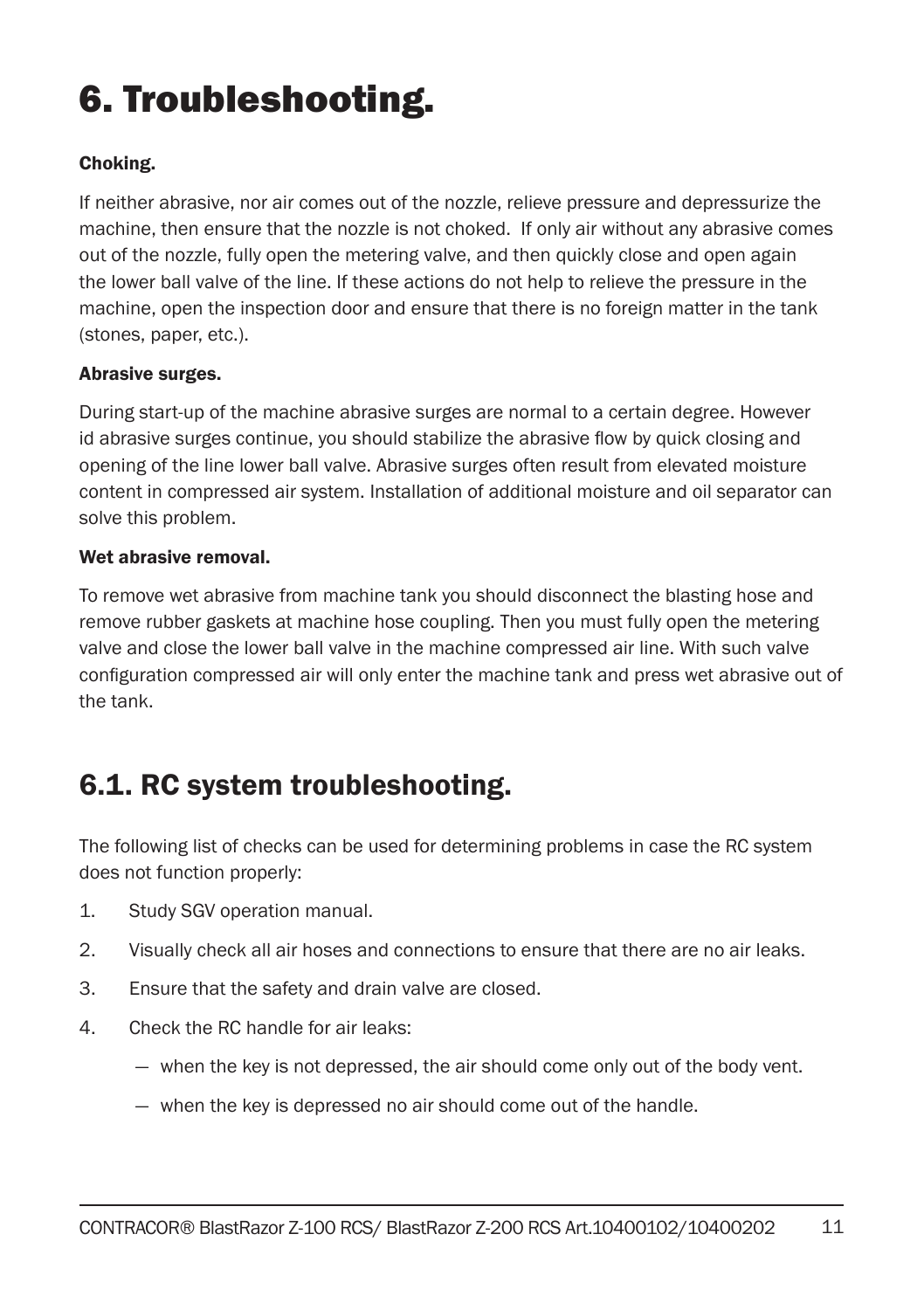| <b>Problem</b>                                                 | Cause                                                          | <b>Solution</b>                                                       |
|----------------------------------------------------------------|----------------------------------------------------------------|-----------------------------------------------------------------------|
| Air does not come out<br>of the vent in the RC<br>handle body. | Twinline hose is clogged or<br>pinched.                        | Disconnect the Twinline hose<br>and ensure that it is not<br>clogged. |
| Control valve RCV does<br>not open.                            | Safety drain valve is still<br>open.                           | Close the safety drain valve.                                         |
|                                                                | Air feed to abrasive<br>blasting machine is not<br>sufficient. | Dismantle the control valve, all<br>parts should rotate freely.       |
| RC control valve RCV<br>does not close.                        | RC handle channels are<br>clogged.                             | Remove the key and clean it.                                          |
|                                                                | Incorrect connection of<br>TWINLINE hose.                      | Check connections and change<br>them if they are incorrect.           |
|                                                                | Control valve failure.                                         | Disassemble the valve and<br>ensure that it functions<br>properly.    |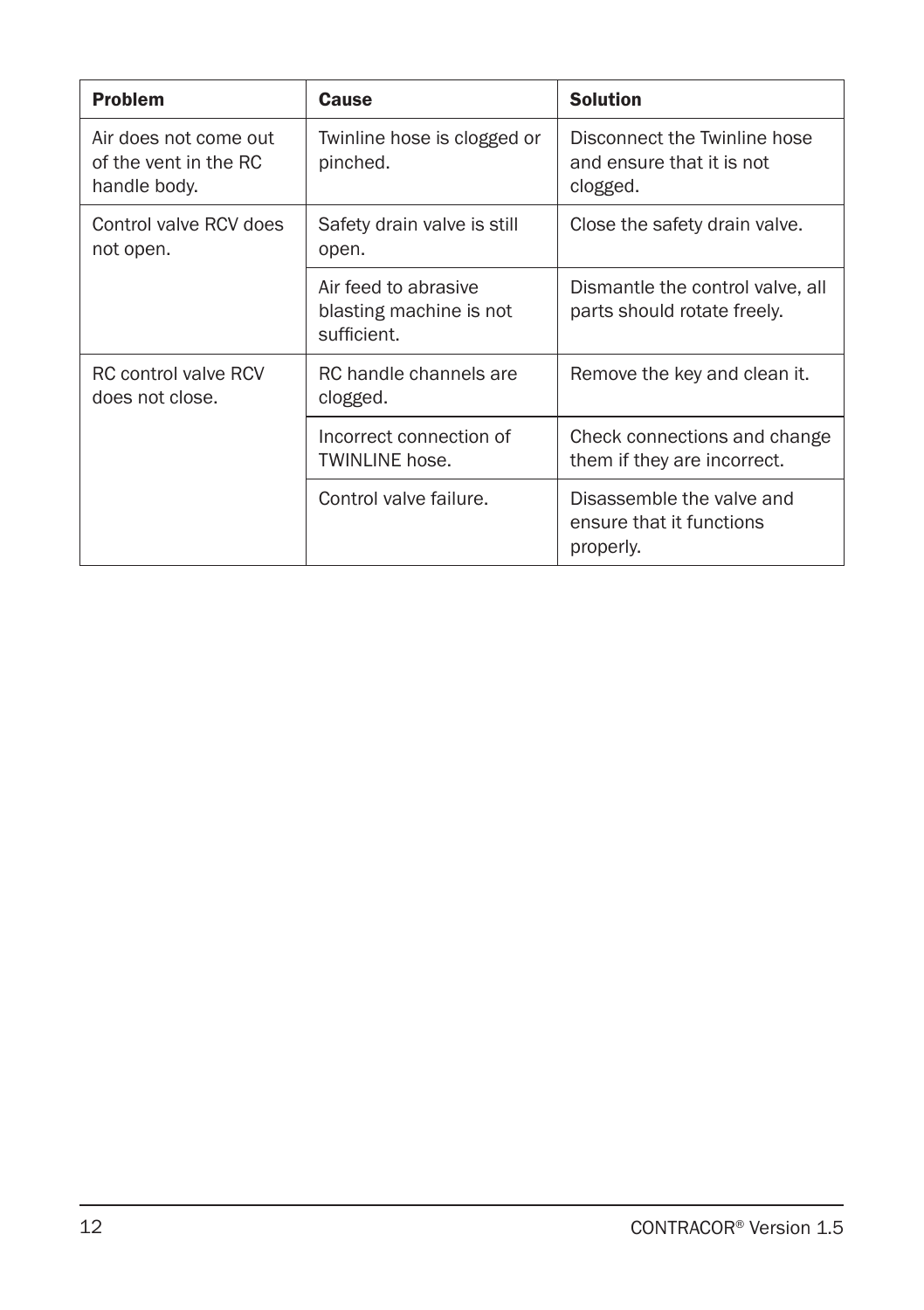# 7. Specification.



### Fig. 7.1.

| <b>No</b> | <b>Article</b> | <b>Description</b>         | Q-ty                                 |                                      |
|-----------|----------------|----------------------------|--------------------------------------|--------------------------------------|
|           |                |                            | <b>BlastRazor</b><br><b>Z-100RCS</b> | <b>BlastRazor</b><br><b>Z-200RCS</b> |
|           |                | 80900016   Pressure vessel |                                      |                                      |
|           | 80900017       | Pressure vessel            | ۰                                    |                                      |
| 2         | 88200003       | Screen                     |                                      | $\overline{\phantom{a}}$             |
|           | 88200004       | Screen                     |                                      |                                      |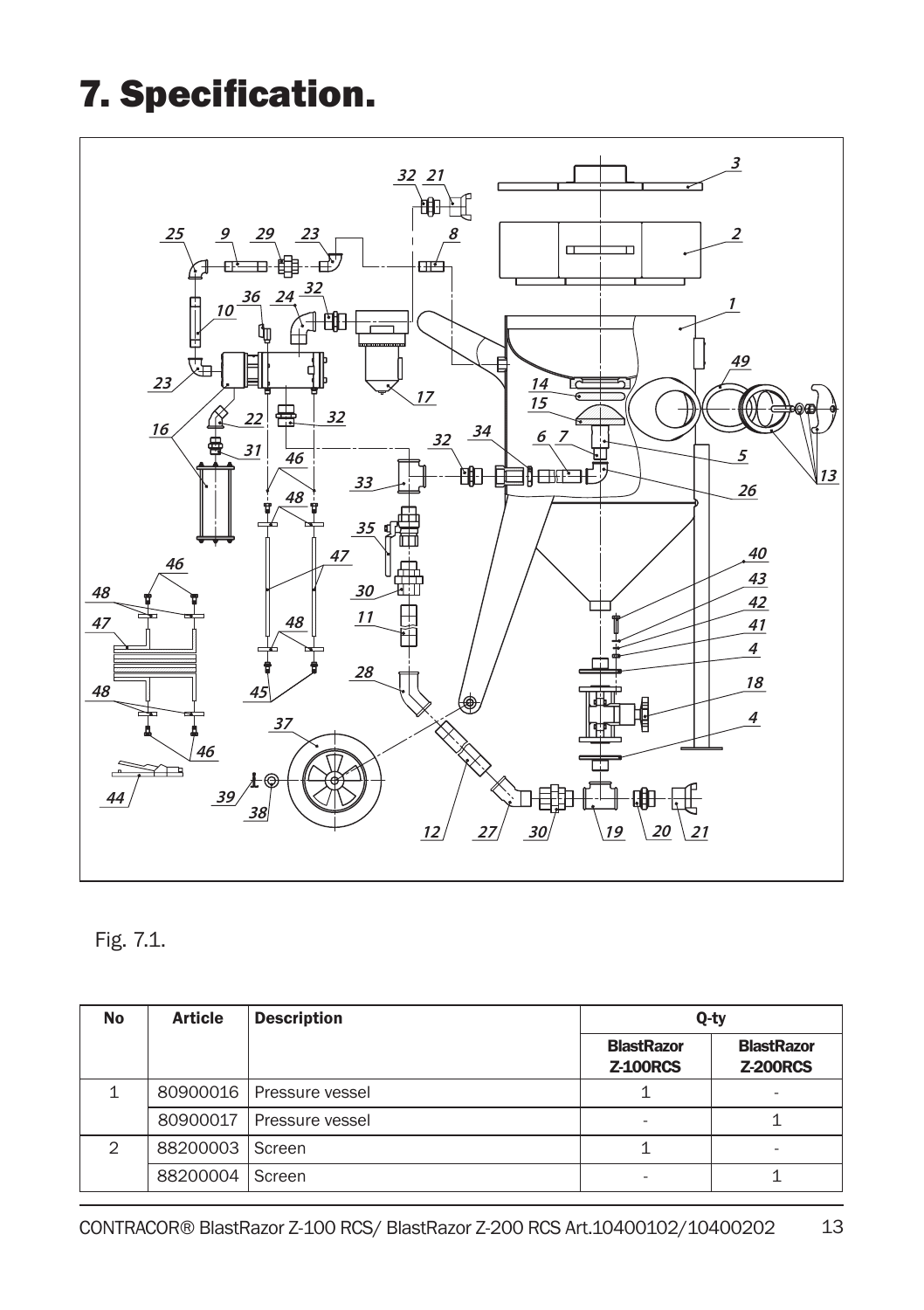| 3              | 81100058 | Cover                                         | $\mathbf{1}$   | ä,                  |
|----------------|----------|-----------------------------------------------|----------------|---------------------|
|                | 81100059 | Cover                                         |                | 1                   |
| $\overline{4}$ | 80500031 | Threaded flange                               | $\overline{2}$ | $\overline{2}$      |
| 5              | 10110955 | Guide                                         | 1              | 1                   |
| 6              | 81600024 | Pipe                                          | 1              | $\overline{a}$      |
|                | 81600026 | Pipe                                          | L,             | 1                   |
| $\overline{7}$ | 73025126 | Pipe                                          | 1              | $\bar{\phantom{a}}$ |
|                | 73025136 | Pipe                                          | $\blacksquare$ | 1                   |
| 8              | 73120044 | Pipe                                          | 1              | 1                   |
| 9              | 73120125 | Pipe                                          | 1              | 1                   |
| 10             | 73120155 | Pipe                                          | $\mathbf 1$    | 1                   |
| 11             | 73132230 | Pipe                                          | 1              | ä,                  |
|                | 73132450 | Pipe                                          | $\overline{a}$ | 1                   |
| 12             | 73132152 | Pipe                                          | 1              | $\overline{a}$      |
|                | 73132238 | Pipe                                          | $\overline{a}$ | 1                   |
| 13             | 52150002 | Handhole, set                                 | $\mathbf 1$    | 1                   |
| 14             | 10110950 | 0-Ring                                        | $\mathbf 1$    | 1                   |
| 15             | 10110960 | Pressurizing valve                            | 1              | 1                   |
| 16             | 10110870 | Remote control valve RCV, assy. with silenser | 1              | 1                   |
| 17             | 10110930 | Moisture separator CAF-3                      | 1              | 1                   |
| 18             | 10110860 | Metering valve SGV                            | 1              | 1                   |
| 19             | 10110948 | T-piece, rubberized                           | $\mathbf 1$    | 1                   |
| 20             | 10110911 | Nipple, rubberized                            | $\mathbf 1$    | 1                   |
| 21             | 10110900 | Hose coupling CFT                             | $\overline{2}$ | $\overline{2}$      |
| 22             | 52080002 | Elbow                                         | $\mathbf 1$    | $\mathbf 1$         |
| 23             | 10110956 | Elbow                                         | $\overline{2}$ | $\overline{2}$      |
| 24             | 10110909 | Elbow                                         | $\mathbf 1$    | $\mathbf 1$         |
| 25             | 10110951 | Elbow                                         | $\mathbf{1}$   | 1                   |
| 26             | 10110953 | Elbow                                         | 1              | 1                   |
| 27             | 10110919 | Elbow                                         | 1              | $\mathbf 1$         |
| 28             | 10110916 | Elbow                                         | $\mathbf 1$    | 1                   |
| 29             | 10110957 | Union                                         | $\mathbf 1$    | 1                   |
| 30             | 10110915 | Union                                         | $\overline{2}$ | $\overline{2}$      |
| 31             | 10110840 | Nipple                                        | 1              | $\mathbf 1$         |
| 32             | 10110924 | Nipple                                        | 4              | 4                   |
| 33             | 10110910 | T-piece                                       | $\mathbf 1$    | $\mathbf 1$         |
| 34             | 52120006 | Lock nut                                      | 1              | 1                   |
| 35             | 10110942 | <b>Ball valve</b>                             | 1              | 1                   |
| 36             | 10110828 | <b>Ball valve</b>                             | $\mathbf 1$    | 1                   |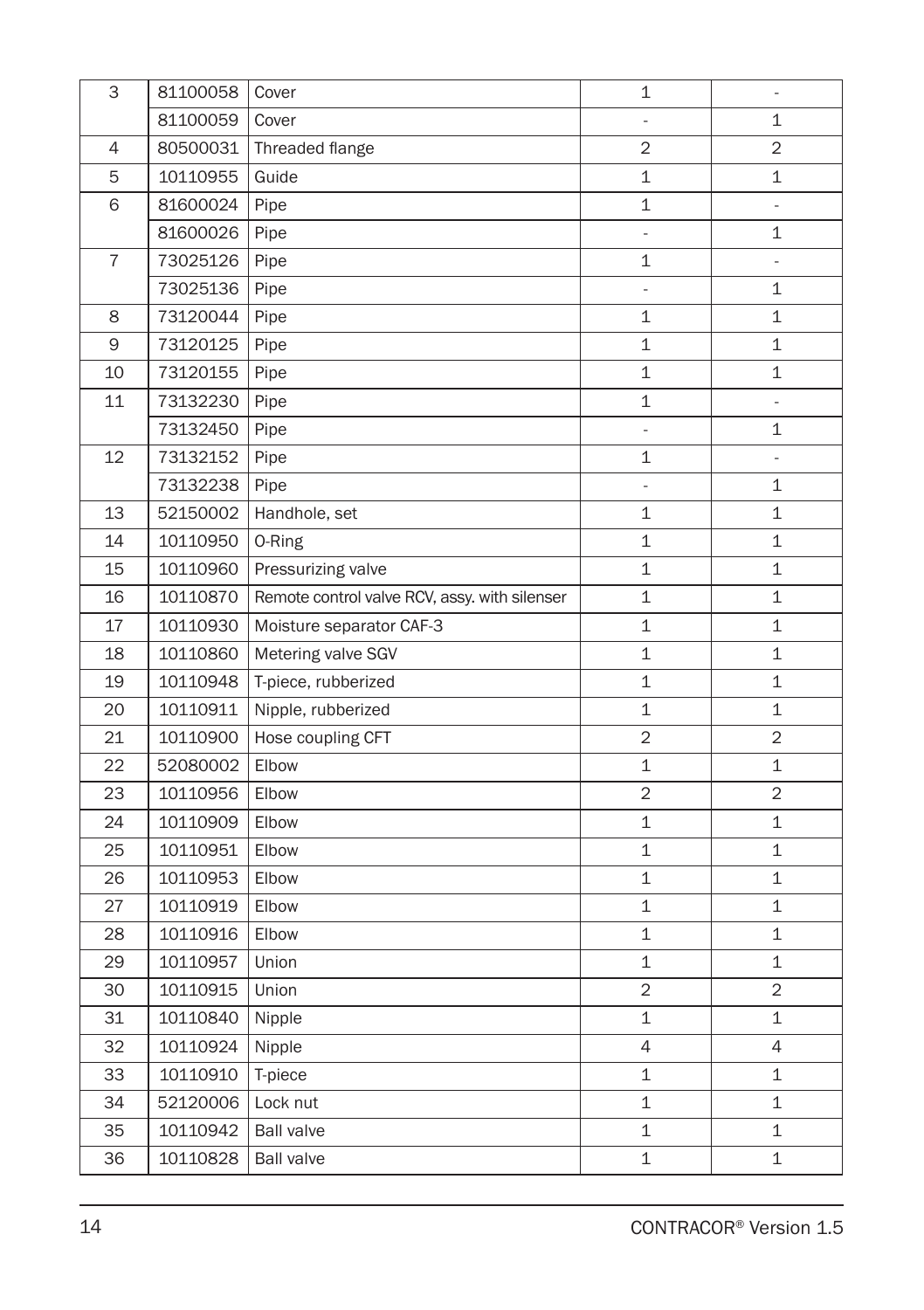| 37 | 28300005 | Wheel         | $\overline{2}$           |                |
|----|----------|---------------|--------------------------|----------------|
|    | 28300006 | Wheel         | ٠                        | $\overline{2}$ |
| 38 | 64110022 | Washer        | $\overline{2}$           | -              |
|    | 64110026 | Washer        | $\overline{\phantom{a}}$ | $\overline{2}$ |
| 39 | 60210440 | Safety splint | $\overline{2}$           | $\overline{2}$ |
| 40 | 61111040 | Screw         | 8                        | 8              |
| 41 | 63110010 | Nut           | 8                        | 8              |
| 42 | 64310010 | Washer        | 8                        | 8              |
| 43 | 64110010 | Washer        | 8                        | 8              |
| 44 | 10110880 | Handle DMH    | $\mathbf{1}$             | 1              |
| 45 | 10112401 | Fitting       | $\overline{2}$           | 2              |
| 46 | 10112402 | Fitting       | 6                        | 6              |
| 47 | 10112106 | Twinline hose | 20 M                     | 20 M           |
| 48 | 90100005 | Hose clamp    | 8                        | 8              |
| 48 | 52150003 | Rubber gasket | 1                        | 1              |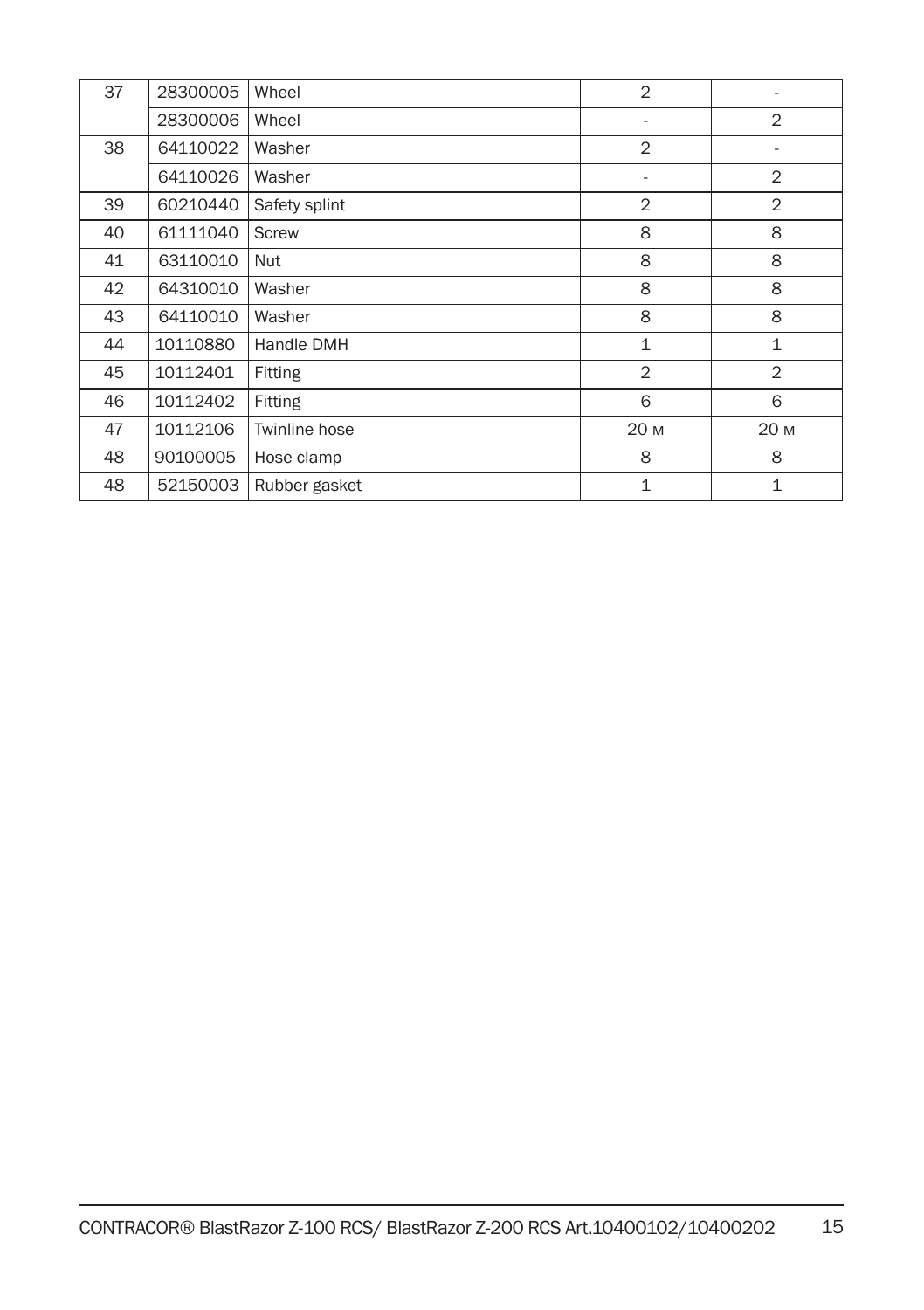# Inhalt

| 1. Sicherheit                             | 17 |
|-------------------------------------------|----|
| 2. Ansicht Arbeitsaufbau                  | 18 |
| 3. Aufbau, Betrieb und Beenden der Arbeit | 20 |
| 4. Durchführung von Strahlarbeiten        | 22 |
| 5. Wartung                                | 24 |
| 6. Fehlerbehebung                         | 25 |
| <b>7. Spezifikation</b>                   | 27 |

#### $\Delta$ ACHTUNG!

BITTE LESEN SIE DIESES HANDBUCH VOR GEBRAUCH DER MASCHINE GENAU DURCH:

DIE FOLGENDEN INFORMATIONEN SIND WICHTIG FÜR DIE SICHERHEIT UND GESUNDHEIT DES ANWENDERS UND PERSONEN, DIE SICH IN DER NÄHE AUFHALTEN.

## ACHTUNG!

ACHTEN SIE BEIM KAUF DER MASCHINE BITTE DARAUF, DASS DIE GARANTIEKARTE VOLLSTÄNDIG AUSGEFÜLLT WIRD.

WENN DIE KARTE NICHT AUSGEFÜLLT VORLIEGT, BESTEHT KEIN GARANTIEANSPRUCH.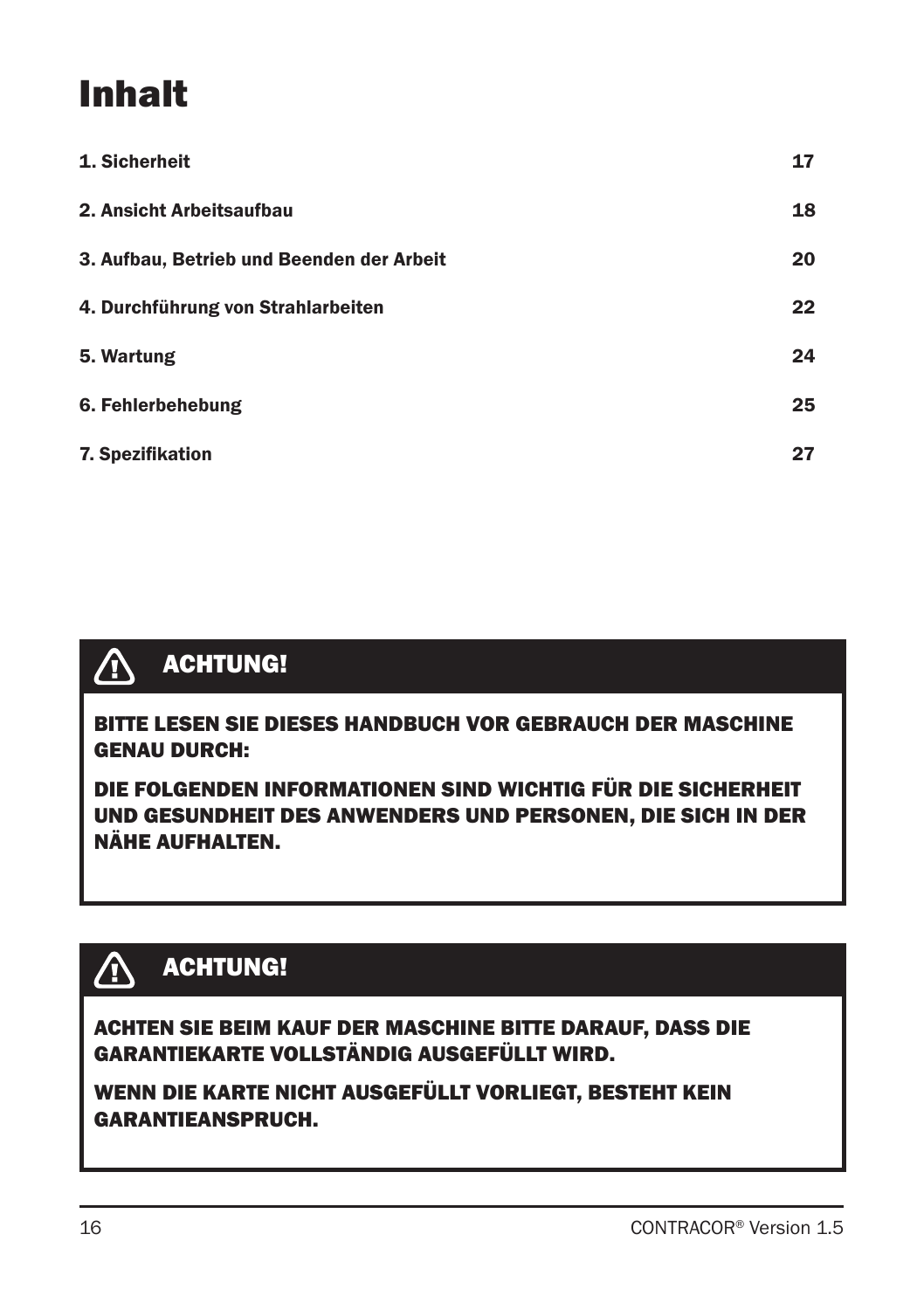# 1. Sicherheit.



### ACHTUNG!

SICHERHEITSREGELN FÜR STRAHLARBEITEN.

- 1. Tragen Sie Schutzausrüstung: einen Strahlhelm mit Frischluftzufuhr und Atemluftfilter, einen Schutzanzug, Lederhandschuhe, und spezielles Schuhwerk.
- 2. Benutzen Sie keine abgenutzte oder beschädigte Ausrüstung.
- 3. Richten Sie die Düse nur auf den zu bearbeitenden Bereich.
- 4. Verwenden Sie nur geeignete, trockene und gut durchgesiebte Strahlmaterialien.
- 5. Alle Personen ohne Schutzausrüstung müssen außerhalb des Arbeitsbereiches bleiben.
- 6. Bevor Sie mit der Strahlarbeit beginnen, müssen Sie folgendes beachten:
	- Stellen Sie sicher, dass Schläuche und Verbindungen unbeschädigt und nicht abgenutzt sind;
	- Sichern Sie Schlauchkupplungen mit Sicherungsstift oder Draht;
	- Überprüfen Sie die Luftzufuhr des Helmes;
	- Stellen Sie sicher, dass das Kesseldruckventil richtig eingestellt ist;
	- Überprüfen Sie den festen und sicheren Stand der Maschine.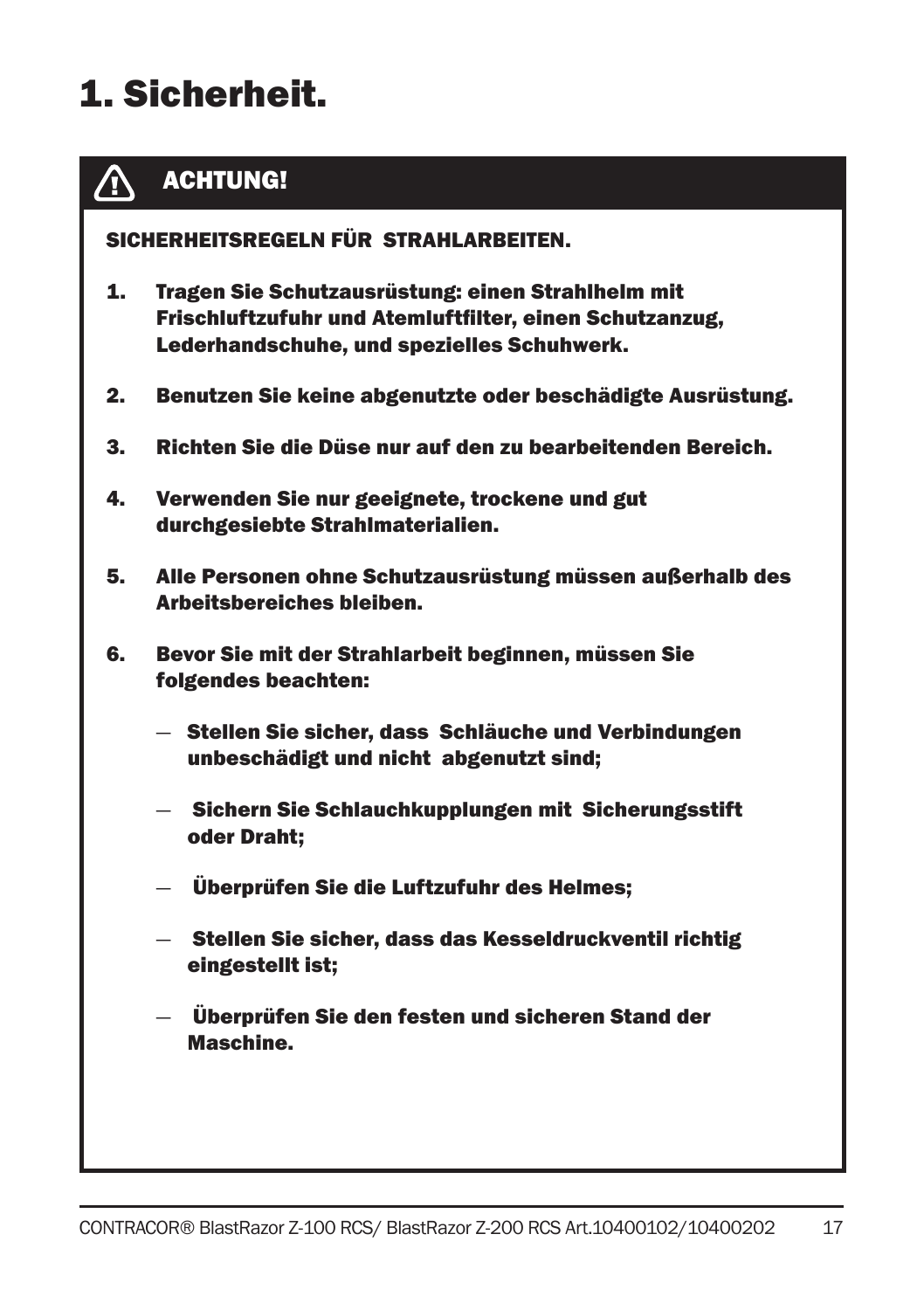# 2. Ansicht Arbeitsaufbau.



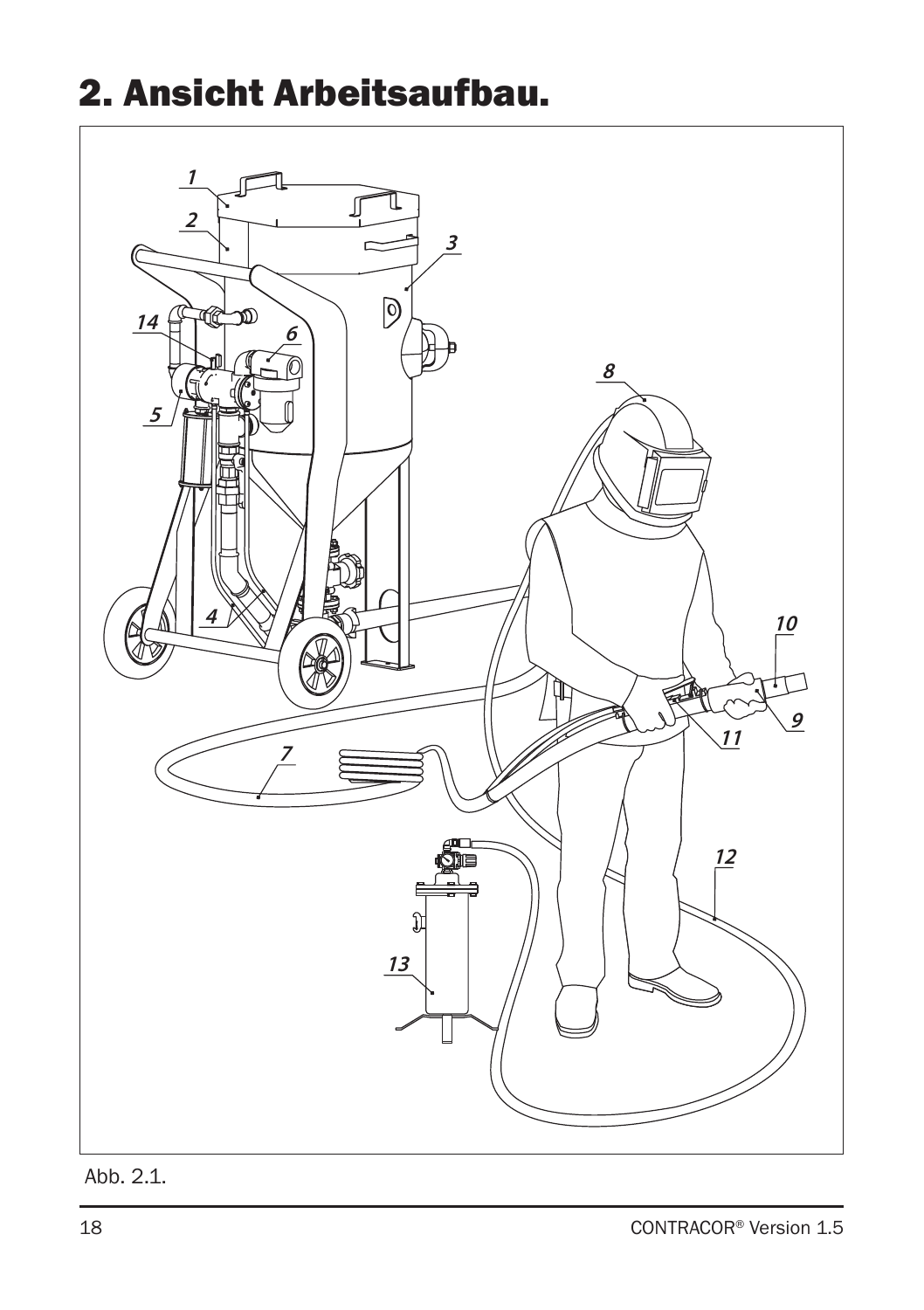## 2.1. Beschreibung.

Tabelle 2.1

| <b>Bestellnummer</b> | <b>Modell</b>         | <b>Beschreibung, Lieferumfang</b>                                                                                                                                                                                                                                 |
|----------------------|-----------------------|-------------------------------------------------------------------------------------------------------------------------------------------------------------------------------------------------------------------------------------------------------------------|
| 10400102             | BlastRazor-<br>100RCS | Strahlmaschine, 100 I,<br>Sieb.<br>Deckel.<br>Wasserabscheider CAF-3,<br>Fernbedienungsventil RCV,<br>Fernbedienungshebel DMH,<br>Dosierventil für metallische Strahlmittel SGV,<br>Doppelschlauch RC TWINLINE 20 m,<br>Anschluss-Set für Fernbedienungsschlauch. |
| 10400202             | BlastRazor-<br>200RCS | Strahlmaschine, 200 I,<br>Sieb, Deckel,<br>Wasserabscheider CAF-3.<br>Fernbedienungsventil RCV,<br>Fernbedienungshebel DMH,<br>Dosierventil für metallische Strahlmittel SGV,<br>Doppelschlauch TWINLINE 20 m,<br>Anschluss-Set für Fernbedienungsschlauch.       |
| 10110870             | <b>RCV</b>            | Fernbedienungsventil (5, Abb. 2.1)                                                                                                                                                                                                                                |
| 10110880             | <b>DMH</b>            | Fernbedienungshebel (11, Abb. 2.1)                                                                                                                                                                                                                                |
| 10112106             | <b>TWINLINE</b>       | Doppelschlauch für Fernbedienung, d=6mm, Rolle<br>40 m (4, Abb.2.1)                                                                                                                                                                                               |

 $4$ Abb. 2.1.

- 1 Deckel
- 2 Sieb
- 3 Kessel
- 4 Fernbedienungsschlauch
- 5 Fernbedienungsventil
- 6 Wasserabscheider
- 7 Strahlschlauch
- 8 Strahlhelm
- 9 Düsenhalter
- 10 Düse
- 11 Fernbedienung
- 12 Atemluftschlauch
- 13 Atemluftfilter
- 14 Unterbrecherkugelventil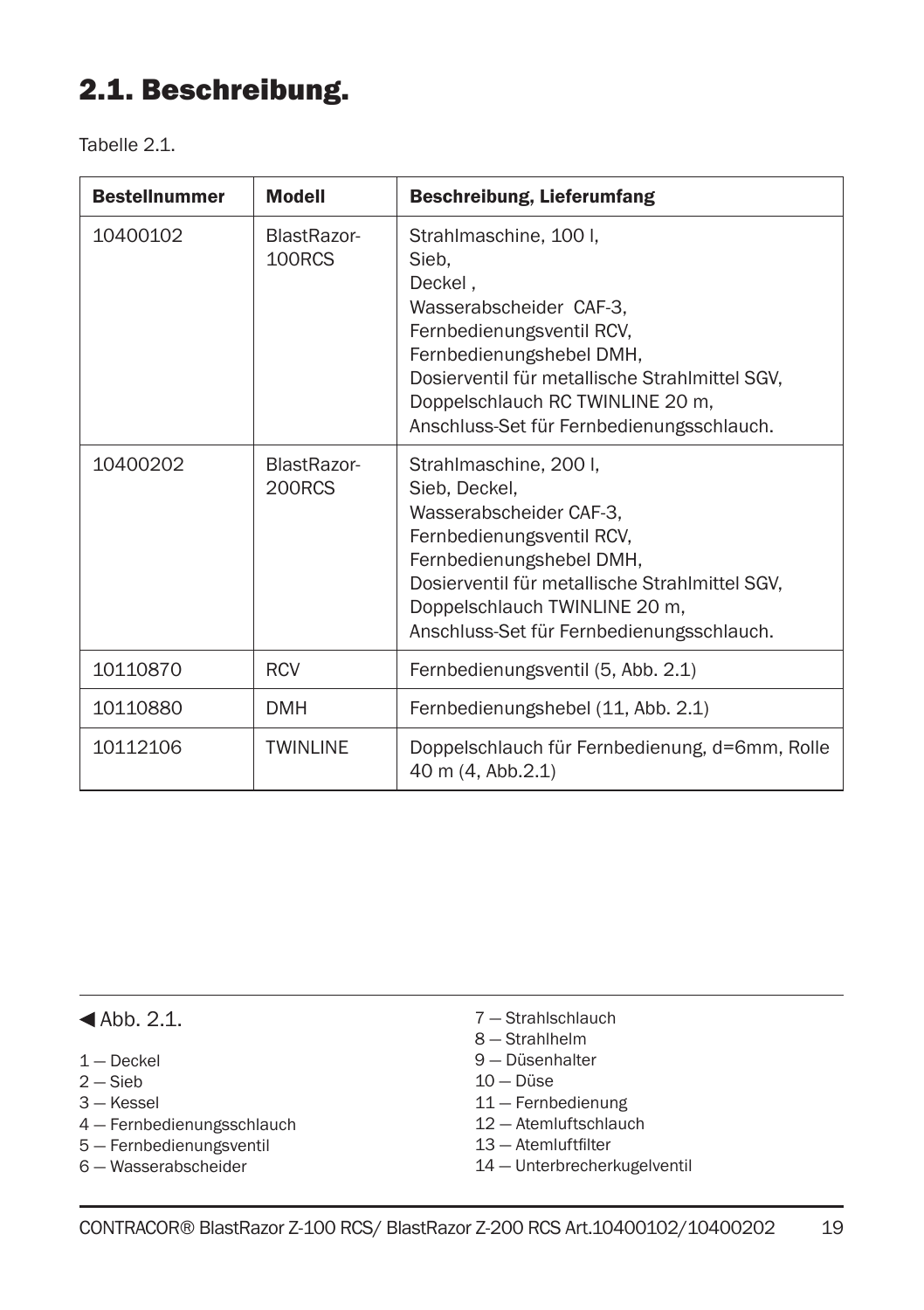## 3. Aufbau, Betrieb und Beenden der Arbeit.

## 3.1. Arbeitsvorbereitung.

Zur Inbetriebnahme des Fernbedienungssystems sollten Sie folgende Schritte einhalten:

- 1. Falls notwendig, kürzen Sie den Fernbedienungsschlauch auf die Länge des verwendeten Strahlschlauches.
- 2. Bringen Sie die mitgelieferten Anschlussstücke an dem Fernbedienungsschlauch TWINLINE an. Schließen Sie dann das eine Schlauchende am Fernbedienungshebel DMH und das andere an der Strahlmaschine an.

#### ACHTUNG!  $\bigwedge$

ZIEHEN SIE DIE VERBINDUNGEN NICHT ZU FEST AN, INSBESONDERE DIE AN DER FERNBEDIENUNG, DA SIE SONST BESCHÄDIGT UND UNDICHT WERDEN KÖNNTEN.

- 3. Bitte überprüfen Sie, ob alle Verbindungen leckfrei sind.
- 4. Stellen Sie sicher, dass alle Verbindungen an der Fernbedienung DMH und dem Fernbedienungsventil richtig und den Farbmarkierungen entsprechend angeschlossen sind. Bei vertauschten Anschlüssen funktioniert das System nicht.
- 5. Befestigen Sie die Fernbedienung DMH direkt hinter dem Düsenhalter mit Schlauchschellen am Strahlschlauch.
- 6. Wir empfehlen, den Twinline-Schlauch alle 1,5 m mit Schlauchschellen am Strahlschlauch zu befestigen.

#### ACHTUNG!  $\sqrt{N}$

BENUTZEN SIE IMMER EINEN WASSERABSCHEIDER MIT IHREM FERNBEDIENUNGSSYSTEM, UM DAS VENTIL VOR ÜBERMÄSSIGER ABNUTZUNG ZU SCHÜTZEN.

EIN ABSCHEIDER WIRKT SICH AUSSERDEM POSITIV AUF DIE DIE STRAHLARBEIT AUS.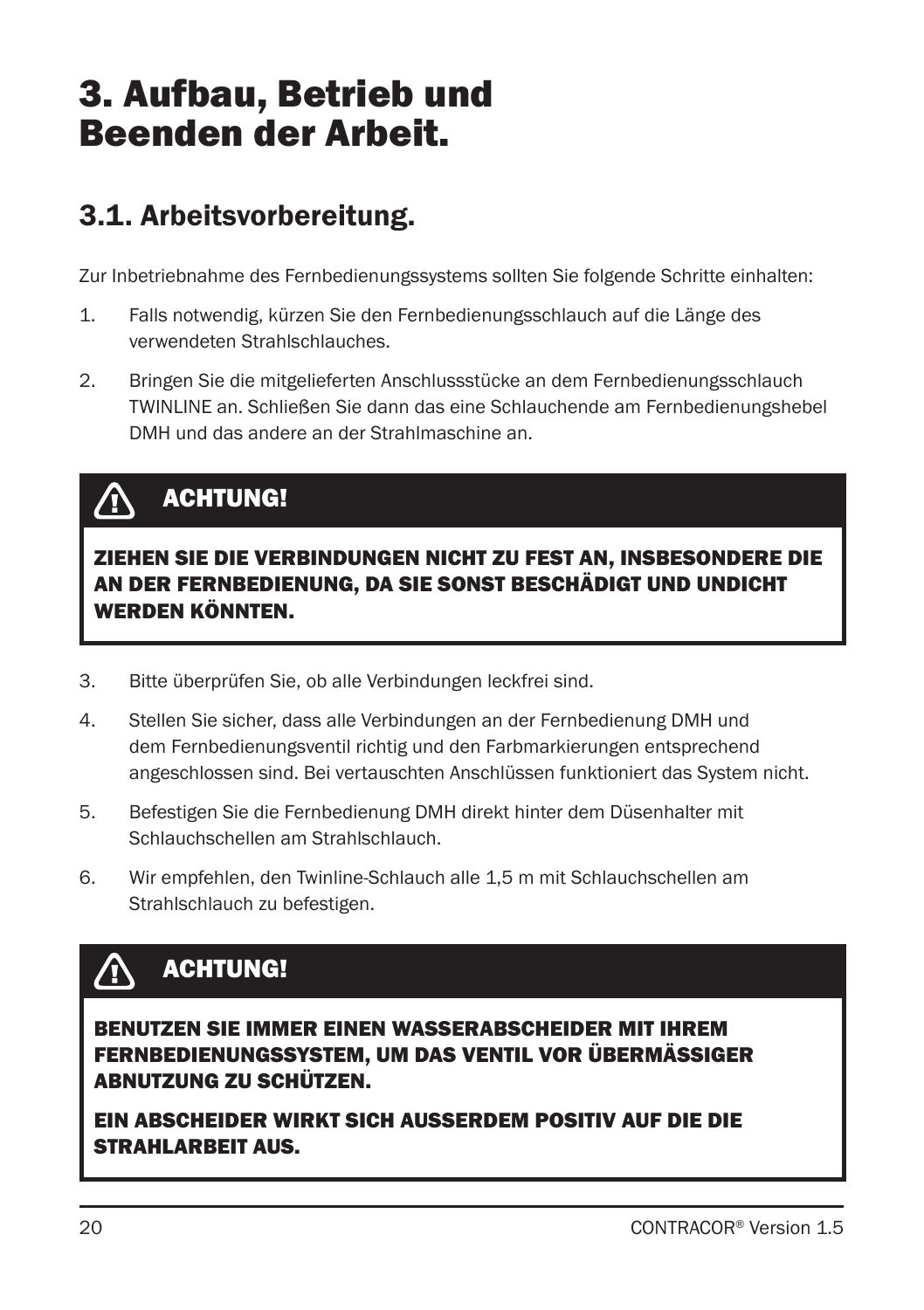- 7. Stellen Sie sicher, dass der Kompressor außerhalb der Strahlarbeitszone und nicht in Windrichtung steht.
- 8. Starten Sie den Kompressor und bringen Sie ihn auf Druck und Betriebstemperatur.
- 9. Öffnen sie das Kugelventil an der Druckluftzufuhr der Maschine (Bei geöffnetem Ventil steht der Hebel parallel zur Druckluftleitung.
- 10. Öffnen Sie das Unterbrecherventil 14 (Abb. 2.1).
- 11. Schließen Sie das Mischventil SGV durch Drehen des Hebels im Uhrzeigersinn.
- 12. Verbinden Sie den Druckluftschlauch mit der Schlauchkupplung an der Maschine. Der Schlauchdurchmesser sollte mindestens 1.1/4" betragen. Sichern Sie die Schlauchkupplung mit einem Sicherungsstift oder Draht.
- 13. Füllen Sie den Kessel mit Strahlmittel.
- 14. Legen Sie die Schutzausrüstung an.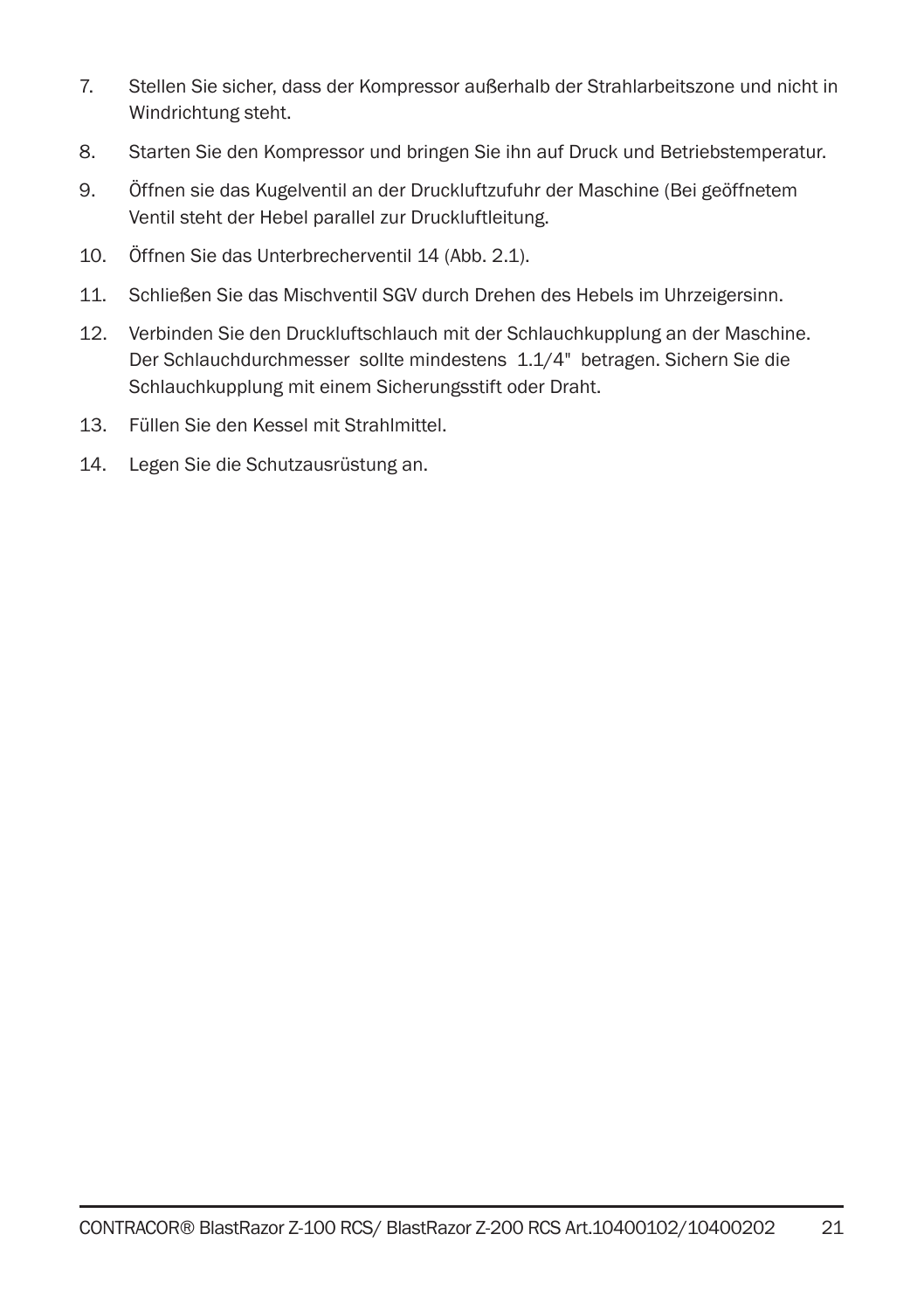# 4. Durchführung von Strahlarbeiten.

## 4.1. Arbeitsbeginn.

- 1. Überprüfen Sie alle Verbindungen, vom Kompressor bis zur Düse, schlechte Verbindungen können eine ernste Gefahr darstellen.
- 2. Stellen Sie sicher, dass Strahlmittel im Kessel ist.
- 3. Achten Sie darauf, dass die notwendigen Sicherheitsmaßnahmen für Sie und andere Personen eingehalten werden:
	- Sicherheitsausrüstung wird verwendet,
	- Gereinigte Luft wird in den Helm geleitet.
- 4. Überprüfen Sie immer die Stellung des Hebels an der Fernbedienung, er sollte sich in Ruheposition befinden, mit dem Sicherungsbügel in senkrechter Stellung.
- 5. Legen Sie Druckluft am Einlass der Maschine an.

### ACHTUNG!

### DER MAXIMALE ARBEITSDRUCK DER MASCHINE BETRÄGT 10 bar.

- 6. Schließen Sie beide Kugelhähne am RCV-Ventil.
- 7. Überprüfen Sie System auf Lecks. Luft sollte NUR aus der Auslassöffnung unter dem Hebel an der Fernbedienung kommen.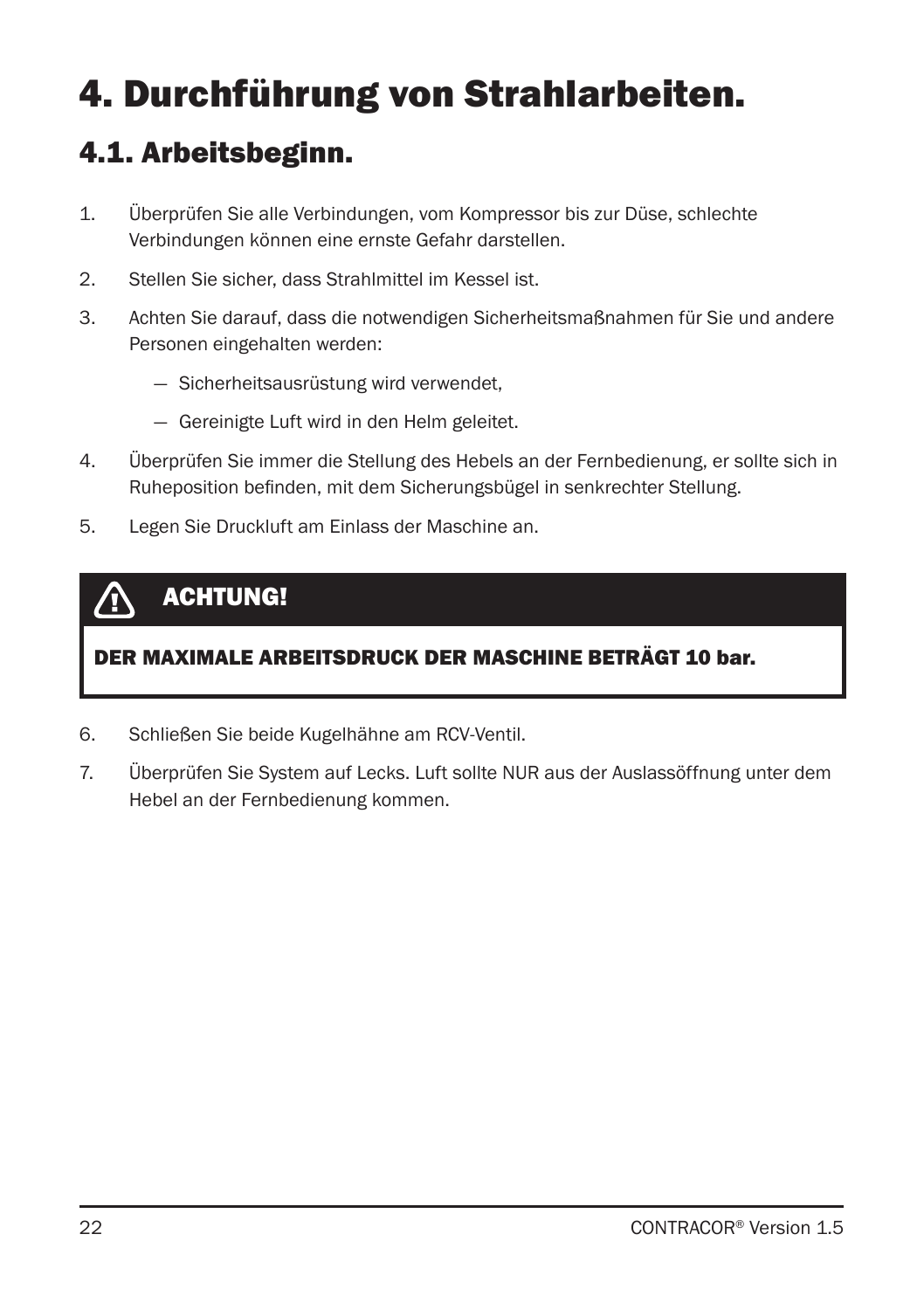### 4.2. Strahlarbeiten.

#### ACHTUNG! **/T**

ÖFFNEN SIE WÄHREND EINER ARBEITSPAUSE IMMER DAS UNTERBRECHERVENTIL 14 (Abb. 2.1) AM FERNBEDIENUNGSVENTIL RCV (PARALLELSTELLUNG ZUM SCHLAUCH).

DER HEBEL AN DER FERNBEDIENUNG DMH DARF NIEMALS IN DER ARBEITSPOSITION FESTGESETZT WERDEN, EINE BEFESTIGUNG DES HEBELS KÖNNTE SCHWERE UNFÄLLE AUSLÖSEN.

- 1. Klappen Sie den Bügel an der Fernbedienung um und drücken Sie den Hebel. Der Kessel wird unter Druck gesetzt, aus der Düse wird nur Druckluft ausgestoßen.
- 2. Stellen Sie die optimale aus Luft und Strahlmittel am Mischventil SGV ein. Im Allgemeinen gilt: je weniger Strahlmittel verwendet wird, desto besser.
- 3. Um die Arbeit zu beenden, lassen Sie den Hebel los, worauf er in seine Ausgangsposition zurückkehrt und der Bügel hochklappt.

### 4.3. Beenden der Arbeit.

- 1. Entfernen Sie das restliche Strahlmittel aus dem Kessel. Nehmen Sie dazu die Düse ab und richten den Schlauch in einen geeigneten Behälter. Klappen Sie dann den Bügel an der Fernbedienung um und drücken Sie den Hebel. Das Strahlmittel wird nun aus dem Kessel herausgepresst.
- 2. Falls die Maschine nach Beendigung der Arbeit im Freien verbleibt, sollte sie mit einer Plane abgedeckt werden, um Eindringen von Feuchtigkeit zu vermeiden.

#### ACHTUNG! /T

ÜBERPRÜFEN SIE DAS RCV-VENTIL VOR ARBEITSBEGINN UND NACH BEENDIGUNG AUF WASSER. ЦFFNEN SIE DAZU DEN ABLASSHAHN (Abb. 7.1). FALLS VIEL WASSER VORHANDEN SEIN SOLLTE, ÜBERPRÜFEN SIE DEN ABSCHEIDER CAF-3.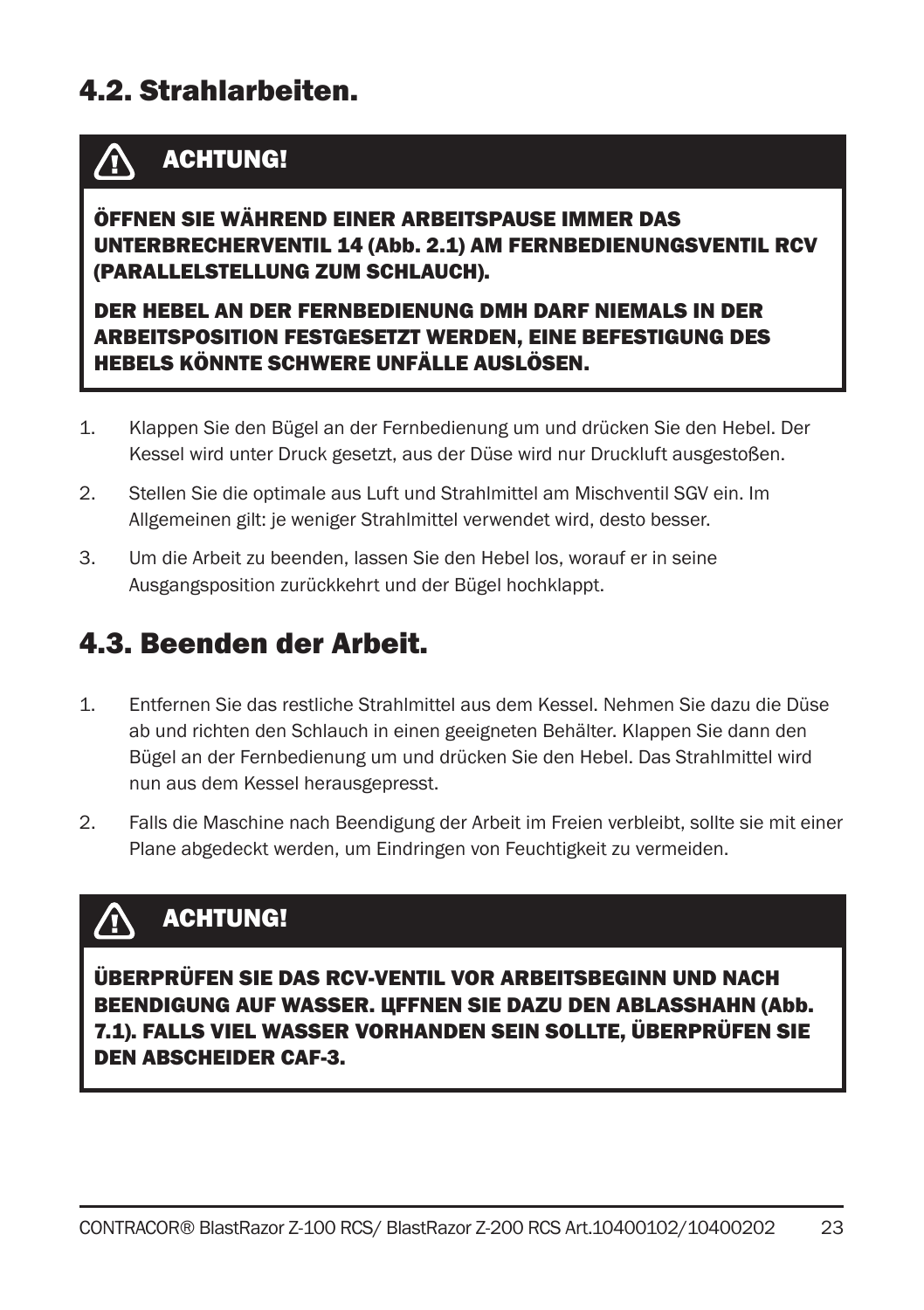# 5. Wartung.

## 5.1. Wartung der Maschine.

#### Ersetzen des Kesseldruckventils.

Öffnen Sie das Handloch der Maschine, um Zugang zum Ventil zu bekommen. Schrauben Sie das Führungsrohr, auf dem sich das Ventil befindet, aus. Installieren sie ein neues Ventil und schrauben Sie das Führungsrohr wieder ein.

#### Ersetzen des Dichtungsrings.

Der Ring wird durch die Befüllungsöffnung ausgetauscht. Ziehen Sie den alten Ring heraus, setzen Sie einen neuen Dichtungsring in die Aussparung ein und drücken Sie ihn fest in die korrekte Position.



### ACHTUNG!

### BENUTZEN SIE NUR GEEIGNETE STRAHLMITTEL.

VERWENDEN SIE KEINE FEUCHTEN ODER UNGESIEBTEN STRAHLMITTEL.

## 5.2. Tägliche Wartung.

- 1. Überprüfen Sie das Fernbedienungsventil auf Wasser. Falls Wasser im Modul ist, überprüfen Sie den Zustand des CAF-3 Öl- und Feuchtigkeitsabscheiders.
- 2. Überprüfen sie den Zustand der Gummieinlagen der Fernbedienung DMH. Falls Sie schadhaft oder abgenutzt aussehen, ersetzen Sie sie, um mцgliche Schдden zu vermeiden.
- 3. Stellen Sie sicher, dass Schlдuche und Verbinder nicht abgenutzt und ordnungsgemдЯ befestigt sind.

## 5.3. Monatliche Wartung (oder alle 160 Betriebsstunden).

- 4. Stellen Sie sicher, dass der Dдmpfer und seine Zuleitung in einwandfreiem Zustand sind.
- 5. Überprüfen Sie alle Verbindungen auf Undichtigkeiten.
- 6. Zerlegen sie das Fernbedienungsventil RCV. Folgen Sie dazu den Schritten in 5.2. Überprüfen Sie alle beweglichen Teile. Falls sie abgenutzt aussehen, ersetzen Sie sie um mцgliche Schдden zu vermeiden. Bauen Sie das Ventil wieder zusammen und schmieren Sie alle beweglichen Teile mit Allzweckschmierцl.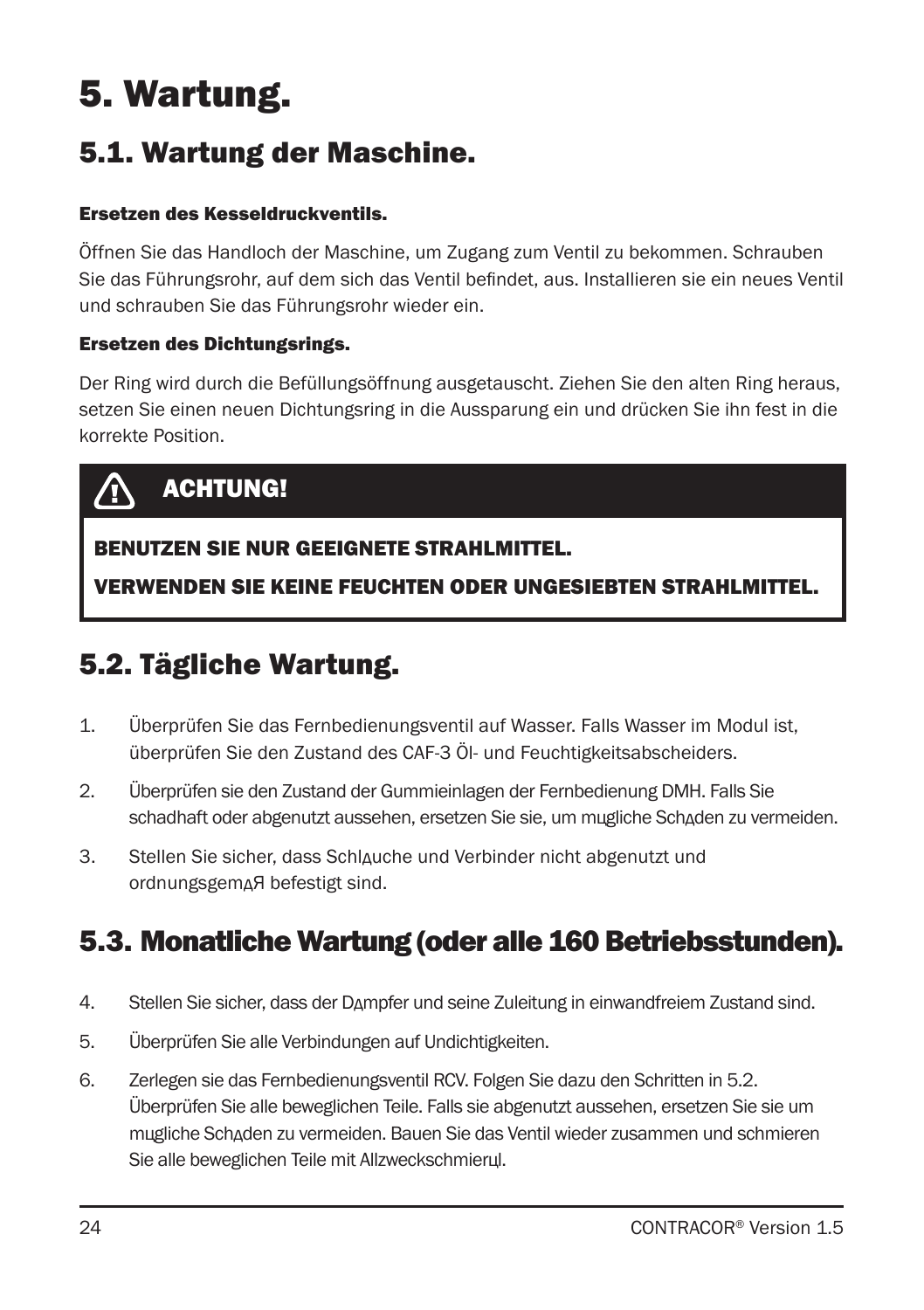# 6. Fehlerbehebung.

#### Verstopfen.

Falls weder Strahlmittel noch Luft aus der Düse kommt, lassen Sie den Druck aus der Maschine ab und überprüfen Sie, ob die Düse verstopft ist. Falls nur Luft und kein Strahlmittel austritt, öffnen Sie das Mischventil ganz und schließen und öffnen Sie das untere Ventil an der Luftzufuhr der Maschine in schnellem Wechsel. Falls diese Maßnahme nicht hilft, lassen Sie den Druck aus dem Kessel ab, öffnen Sie das Handloch und stellen Sie sicher, dass sich keine Fremdkörper (Steine, Papier etc.) im Kessel befinde.

#### Stoßweiser Austritt von Strahlmittel.

Bei Inbetriebnahme der Maschine sind gelegentliche Stöße von Strahlmittel normal. Falls das Auftreten von schubweisem Ausstoß jedoch anhält, sollten Sie versuchen, den Strahlmittelfluss durch schnelles Schließen und Öffnen des unteren Druckluftventils zu stabilisieren.

Strahlmittelstöße sind oft auf erhöhten Feuchtigkeitsgehalt in Druckluftsystem zurückzuführen. Die Installation eines zusätzlichen Öl- und Feuchtigkeitsabscheiders kann dieses Problem verhindern.

#### Entfernen von feuchtem Strahlmittel.

Um feuchtes Strahlmittel aus dem Kessel zu entfernen, sollten Sie das Mischventil schließen, den Strahlschlauch abnehmen und die Gummidichtung aus der Schlauchkupplung der Maschine herausnehmen. Öffnen Sie dann das Mischventil ganz und schließen Sie das untere Ventil der Druckluftleitung der Maschine. Mit dieser Ventilstellung wird die Druckluft nur in den Kessel geleitet und drückt so das feuchte Strahlmittel heraus.

## 6.1. Störungsbeseitigung Fernbedienung.

Falls die Fernbedienung nicht ordnungsgemäß funktioniert, können Sie die folgenden Schritte zur Auffindung des Problems unternehmen:

- 1. Lesen Sie die Anweisungen in diesem Handbuch genau durch.
- 2. Führen Sie eine Sichtkontrolle aller Schläuche und Verbindungen durch, um eventuelle Lecks zu finden.
- 3. Stellen Sie sicher, dass das Unterbrecherventil und der Entleerungshahn geschlossen sind.
- 4. Überprüfen Sie Fernbedienung:
	- wenn der Hebel in Ruhestellung ist, sollte die Luft nur aus der Öffnung im Gehäuse kommen.
	- wenn der Hebel betätigt wird, darf keine Luft austreten.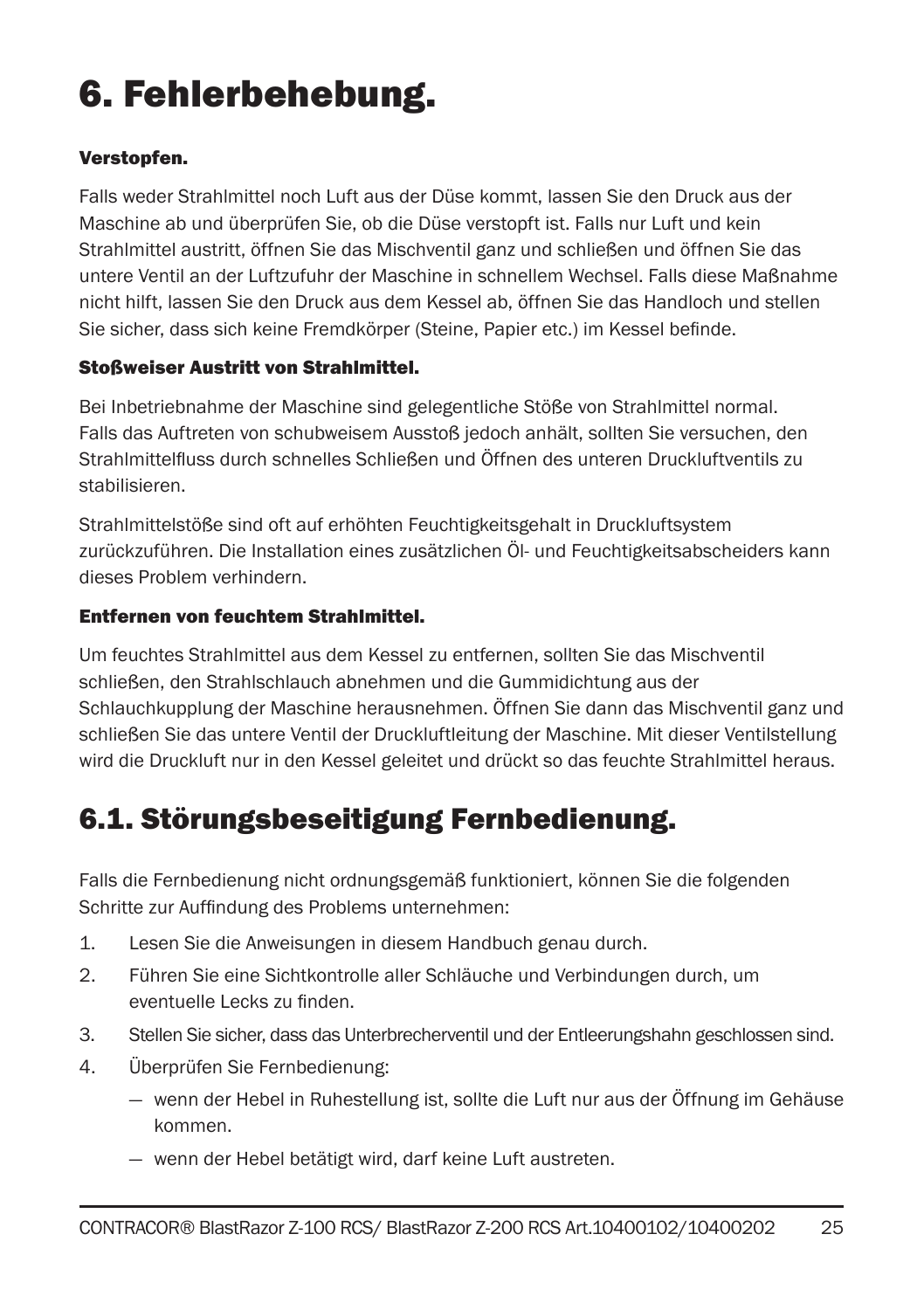| <b>Problem</b>                                                 | <b>Ursache</b>                                                   | <b>Solution</b>                                                                          |
|----------------------------------------------------------------|------------------------------------------------------------------|------------------------------------------------------------------------------------------|
| Es kommt keine Luft<br>aus der Offnung im<br>DMH-Hebelgehäuse. | Der Twinline-Schlauch ist<br>verstopft oder undicht.             | Nehmen Sie den Twinline-<br>Schlauch ab<br>und überprüfen Sie ihn.                       |
| Das Ventil RCV öffnet<br>nicht.                                | Das Unterbrecher- oder<br>das Entleerungsventil ist<br>noch auf. | Schließen Sie das<br>Unterbrecherventil und das<br>Entleerungsventil.                    |
|                                                                | Die Luftzufuhr zur<br>Strahlmaschine reicht<br>nicht aus.        | Zerlegen und überprüfen<br>Sie das RCV-Ventil, Alle Teile<br>sollten leichtgängig sein.  |
| Fernbedienungsventil<br>RCV schließt nicht.                    | Die Luftführung in der<br>Fernbedienung DMH ist<br>verstopft.    | Nehmen Sie die<br>Fernbedienung ab und reinigen<br>Sie sie.                              |
|                                                                | Der TWINLINE-Schlauch ist<br>falsch angeschlossen.               | Überprüfen Sie die Anschlüsse<br>und ändern Sie sie, falls sie<br>vertauscht sind.       |
|                                                                | Ventil RCV arbeitet nicht<br>richtig.                            | Zerlegen Sie das Ventil und<br>überprüfen Sie den Zustand<br>und die Funktion der Teile. |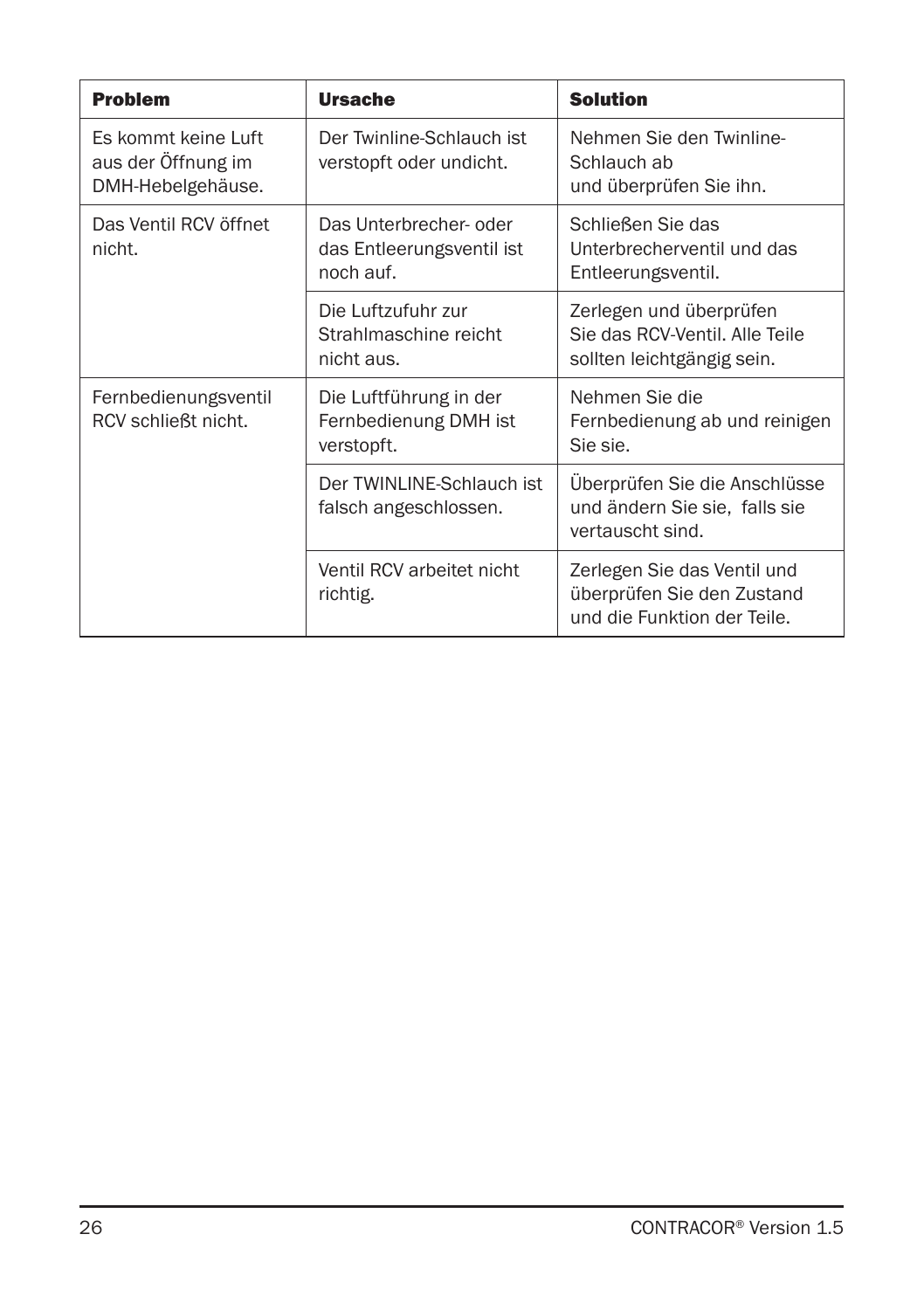# 7. Übersichtszeichnung.



### Abb. 7.1.

| Nr.           | <b>Artikel</b> | <b>Bezeichnung</b>       | <b>Menge</b>                         |                                      |
|---------------|----------------|--------------------------|--------------------------------------|--------------------------------------|
|               |                |                          | <b>BlastRazor</b><br><b>Z-100RCS</b> | <b>BlastRazor</b><br><b>Z-200RCS</b> |
|               |                | 80900016   Druckbehälter |                                      | -                                    |
|               | 80900017       | Druckbehälter            | -                                    |                                      |
| $\mathcal{P}$ | 88200003 Sieb  |                          |                                      | -                                    |
|               | 88200004       | Sieb                     | -                                    |                                      |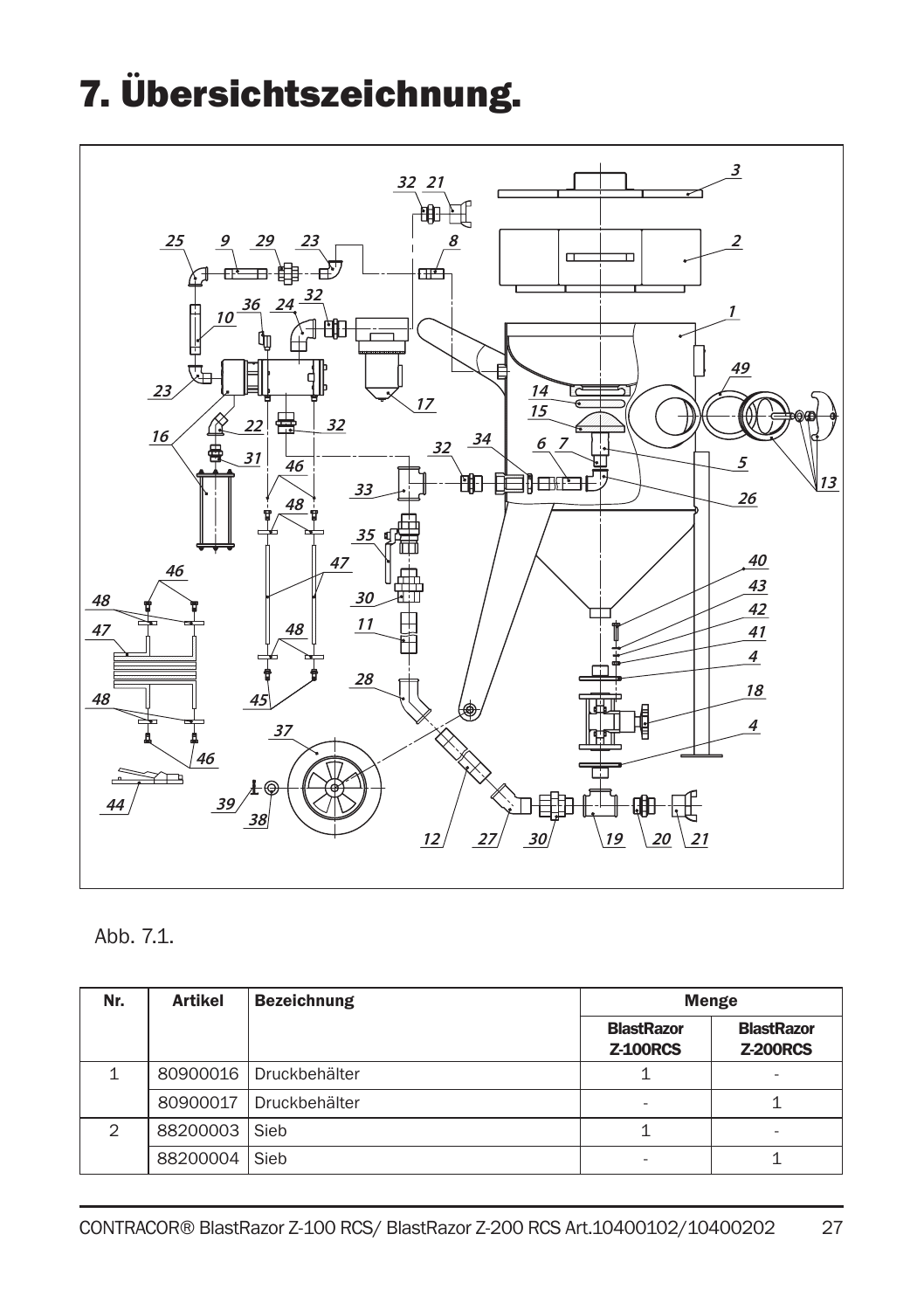| 3              | 81100058 | Deckel                                                 | 1                        | $\blacksquare$ |
|----------------|----------|--------------------------------------------------------|--------------------------|----------------|
|                | 81100059 | Deckel                                                 |                          | $\overline{1}$ |
| $\overline{4}$ | 80500031 | Gewindeflansch                                         | $\overline{2}$           | $\overline{2}$ |
| 5              | 10110955 | Führungsrohr                                           | 1                        | 1              |
| 6              | 81600024 | Rohr                                                   | $\mathbf{1}$             | $\overline{a}$ |
|                | 81600026 | Rohr                                                   | $\overline{\phantom{a}}$ | 1              |
| $\overline{7}$ | 73025126 | Rohr                                                   | $\mathbf{1}$             | $\blacksquare$ |
|                | 73025136 | Rohr                                                   | Ξ                        | $\mathbf 1$    |
| 8              | 73120044 | Rohr                                                   | 1                        | 1              |
| 9              | 73120125 | Rohr                                                   | $\mathbf{1}$             | $\mathbf 1$    |
| 10             | 73120155 | Rohr                                                   | 1                        | 1              |
| 11             | 73132230 | Rohr                                                   | $\mathbf{1}$             |                |
|                | 73132450 | Rohr                                                   | ä,                       | 1              |
| 12             | 73132152 | Rohr                                                   | 1                        |                |
|                | 73132238 | Rohr                                                   | $\overline{\phantom{a}}$ | 1              |
| 13             | 52150002 | Handlochdeckel, Satz                                   | 1                        | 1              |
| 14             | 10110950 | Dichtungsring                                          | $\mathbf{1}$             | $\mathbf{1}$   |
| 15             | 10110960 | Kesseldruckventil                                      | 1                        | 1              |
| 16             | 10110870 | Fernbedienungsventil RCV, komplett mit<br>Schalldäpfer | $\mathbf{1}$             | $\mathbf 1$    |
| 17             | 10110930 | Feuchtigkeitsabscheider CAF-3                          | 1                        | 1              |
| 18             | 10110860 | Strahlmittelventil SGV                                 | $\mathbf{1}$             | 1              |
| 19             | 10110948 | T-Stück, gummiert                                      | $\mathbf{1}$             | $\mathbf{1}$   |
| 20             | 10110911 | Doppelnippel, gummiert                                 | 1                        | $\mathbf 1$    |
| 21             | 10110900 | Schlauchkupplung CFT                                   | $\overline{2}$           | $\overline{2}$ |
| 22             | 52080002 | Winkel                                                 | $\mathbf 1$              | $\mathbf 1$    |
| 23             | 10110956 | Winkel                                                 | $\overline{2}$           | $\overline{2}$ |
| 24             | 10110909 | Winkel                                                 | 1                        | $\mathbf 1$    |
| 25             | 10110951 | Winkel                                                 | 1                        | 1              |
| 26             | 10110953 | Winkel                                                 | 1                        | 1              |
| 27             | 10110919 | Winkel                                                 | $\mathbf{1}$             | 1              |
| 28             | 10110916 | Winkel                                                 | $\mathbf 1$              | $\mathbf 1$    |
| 29             | 10110957 | Verschraubung                                          | 1                        | 1              |
| 30             | 10110915 | Verschraubung                                          | 2                        | $\overline{2}$ |
| 31             | 10110840 | Doppelnippel                                           | $\mathbf{1}$             | 1              |
| 32             | 10110924 | Doppelnippel                                           | $\overline{4}$           | 4              |
| 33             | 10110910 | T-Stück                                                | 1                        | 1              |
| 34             | 52120006 | Gegenmutter                                            | $\mathbf 1$              | 1              |
| 35             | 10110942 | Kugelhahn                                              | 1                        | 1              |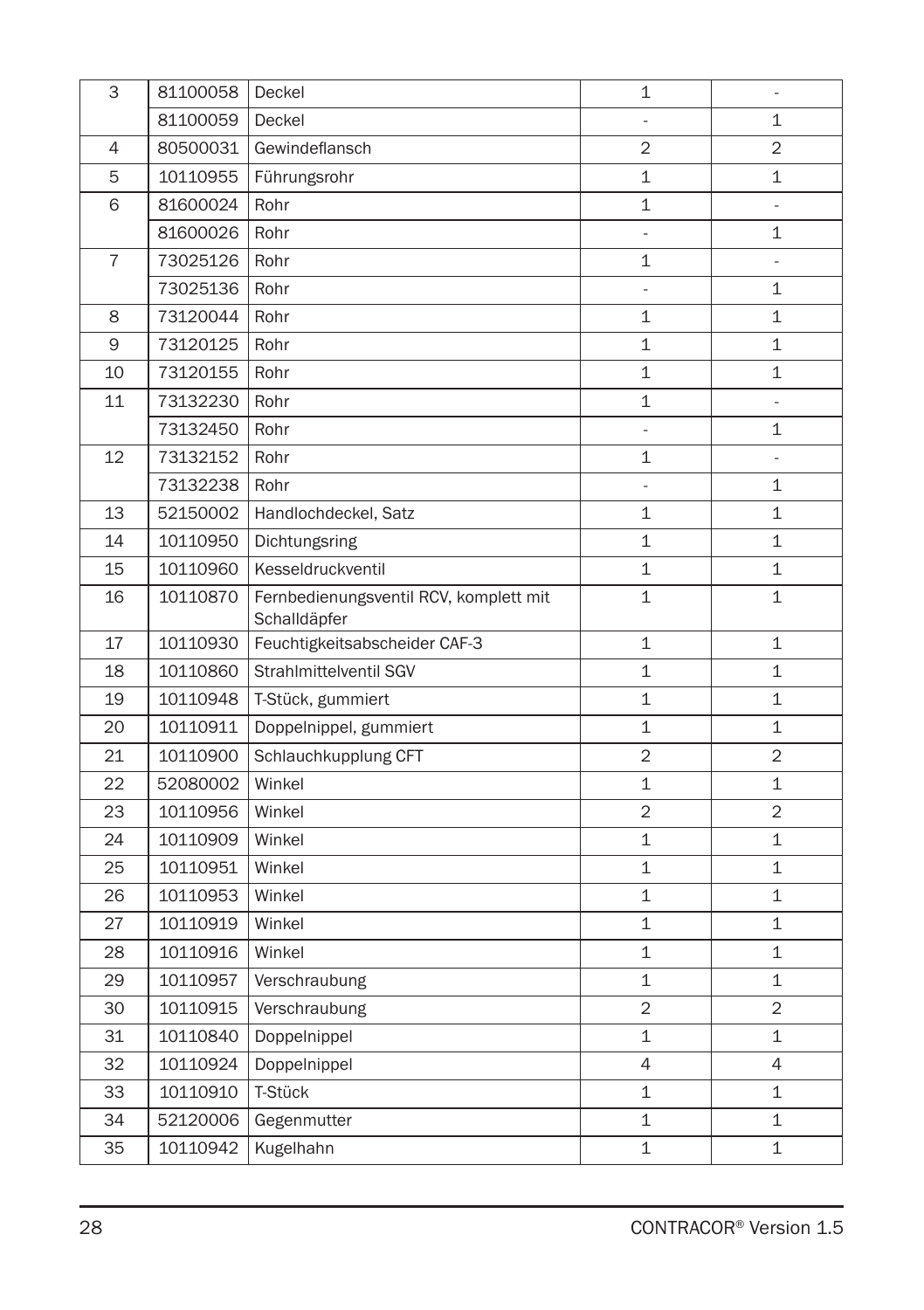| 36 | 10110828 | Kugelhahn               | $\mathbf{1}$   | 1              |
|----|----------|-------------------------|----------------|----------------|
| 37 | 28300005 | Rad                     | $\overline{2}$ |                |
|    | 28300006 | Rad                     |                | $\overline{2}$ |
| 38 | 64110022 | Unterlegscheibe         | $\overline{2}$ |                |
|    | 64110026 | Unterlegscheibe         | ä,             | $\overline{2}$ |
| 39 | 60210440 | Sicherungssplint        | $\overline{2}$ | $\overline{2}$ |
| 40 | 61111040 | Schraube                | 8              | 8              |
| 41 | 63110010 | Mutter                  | 8              | 8              |
| 42 | 64310010 | Unterlegscheibe         | 8              | 8              |
| 43 | 64110010 | Unterlegscheibe         | 8              | 8              |
| 44 | 10110880 | Handhebel DMH           | $\mathbf{1}$   | $\mathbf{1}$   |
| 45 | 10112401 | Fitting                 | $\overline{2}$ | $\overline{2}$ |
| 46 | 10112402 | Fitting                 | 6              | 6              |
| 47 | 10112106 | Doppelschlauch Twinline | 20 M           | 20 M           |
| 48 | 90100005 | Schlauchschelle         | 8              | 8              |
| 49 | 52150003 | Gummi Dichtung          | 1              | 1              |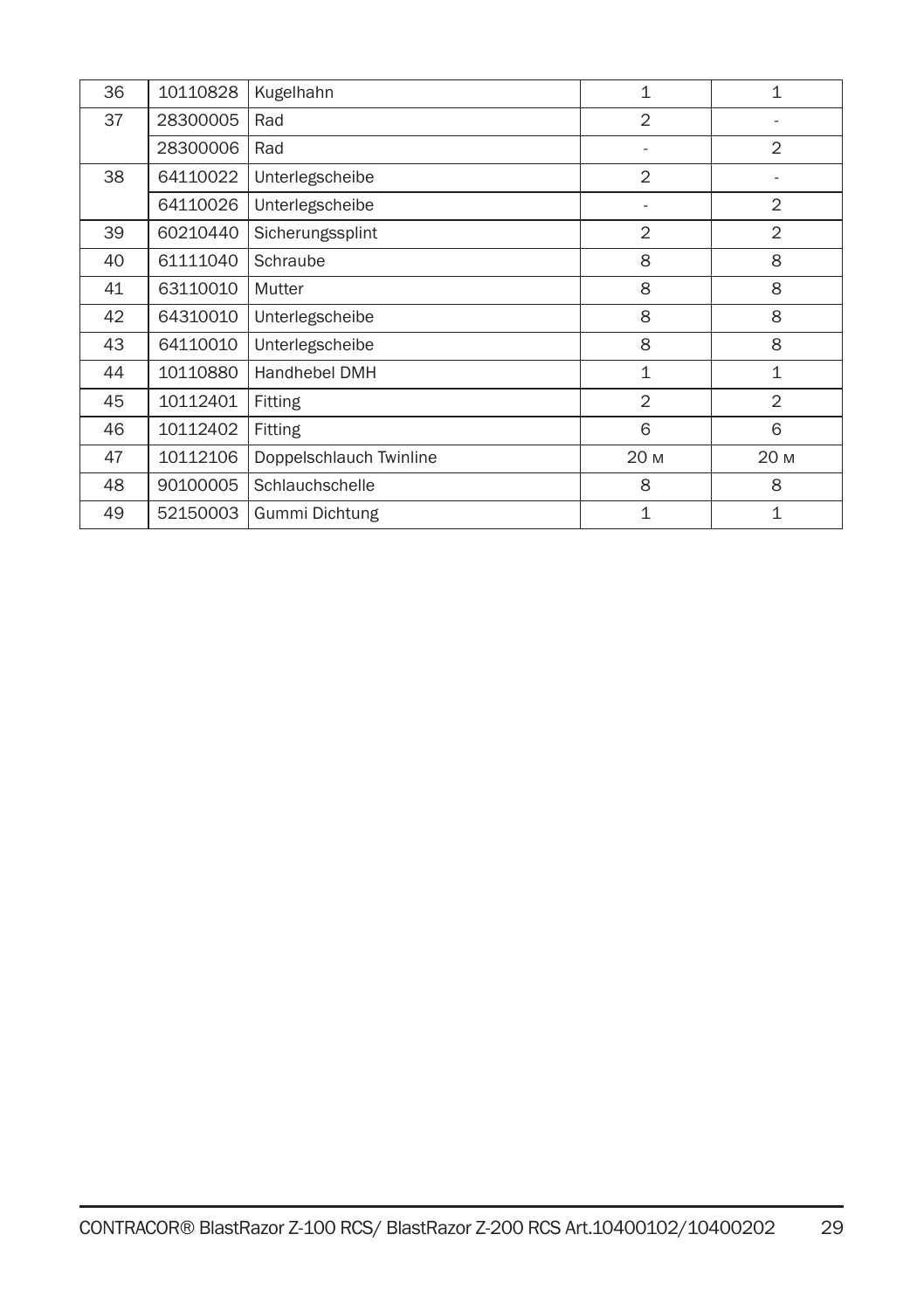## Содержание

| 1. Техника безопасности                  | 31 |
|------------------------------------------|----|
| 2. Комплектация и описание               | 32 |
| 3. Подготовка, работа и окончание работы | 34 |
| 4. Работа по абразивоструйной очистке    | 36 |
| 5. Техническое обслуживание              | 38 |
| 6. Поиск и устранение неисправностей     | 39 |
| 7. Спецификация                          | 41 |

#### ВНИМАНИЕ!  $\bigwedge$

НЕ ПРИСТУПАЙТЕ К РАБОТЕ С ОБОРУДОВАНИЕМ, НЕ ПРОЧИТАВ ДАННОЕ РУКОВОДСТВО ПО ЭКСПЛУАТАЦИИ И ПОЛНОСТЬЮ ПОНЯВ ЕГО СОДЕРЖАНИЕ.

### НИЖЕПРИВЕДЕННАЯ ИНФОРМАЦИЯ ВАЖНА ДЛЯ СОХРАНЕНИЯ ЗДОРОВЬЯ И БЕЗОПАСНОСТИ КАК ОПЕРАТОРА, ТАК И ОКРУЖАЮЩЕГО ПЕРСОНАЛА.

© Contracor ®. Все права защищены.

Перепечатка текста и / или использование графики. допускается только с письменного разрешения Contracor ®.

Производитель оставляет за собой право без уведомления потребителя вносить изменения в конструкцию изделий для улучшения их технологических и эксплуатационных параметров.

Вид изделий может незначительно отличаться от представленных на изображениях.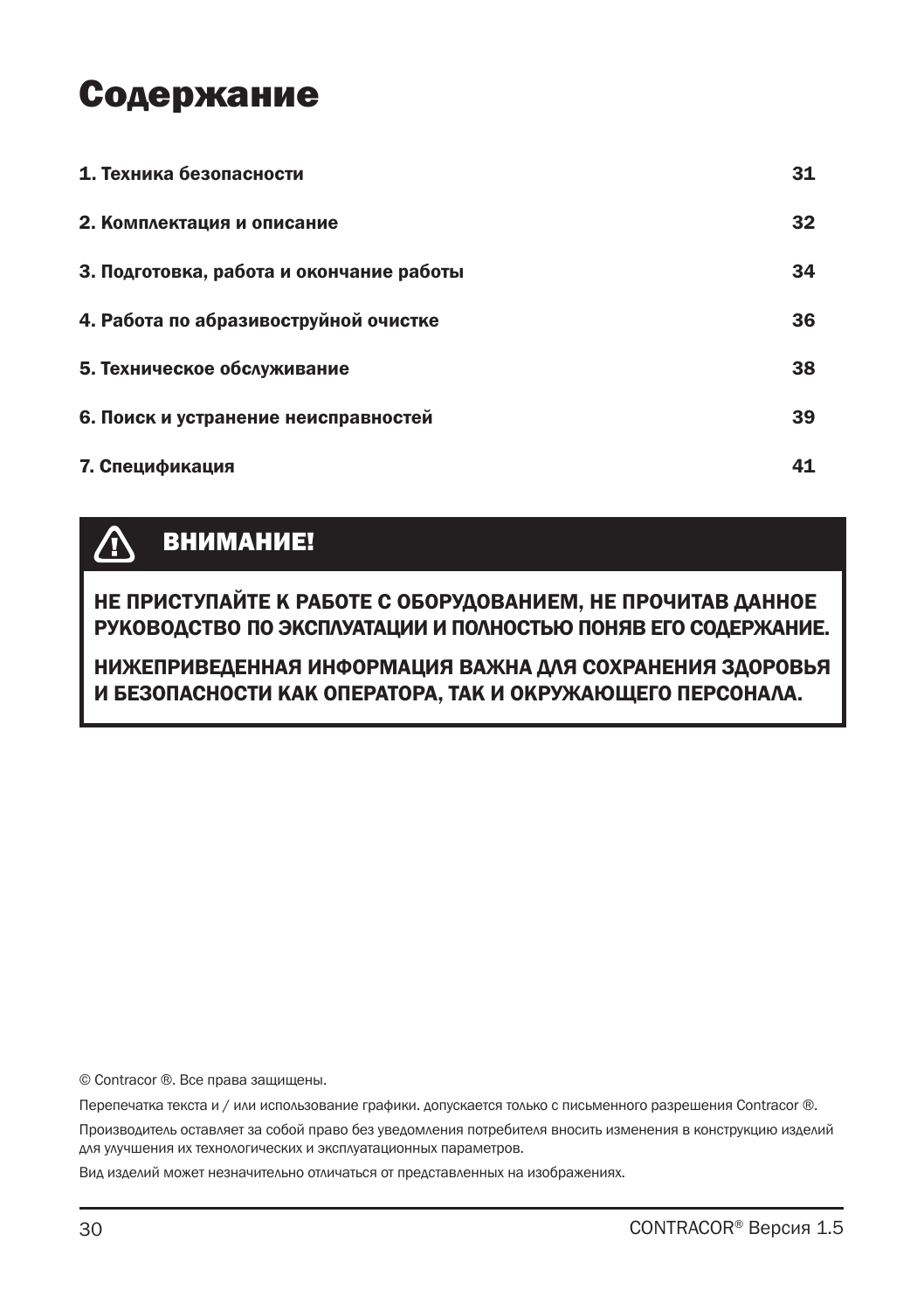# 1. Техника безопасности.

#### ВНИМАНИЕ! Æ

ПРАВИЛА БЕЗОПАСНОСТИ ПРИ ВЫПОЛНЕНИИ РАБОТ ПО АБРАЗИВОСТРУЙНОЙ ОЧИСТКЕ.

- 1. Обязательно используйте защитное обмундирование: шлем с принудительной подачей воздуха, фильтр очистки воздуха дыхания, защитный костюм, кожаные перчатки, спец. обувь.
- 2. Не выполняйте работы с использованием изношенного или поврежденного оборудования.
- 3. Направляйте сопло только на участок, подлежащий очистке.
- 4. Используйте только сухие и хорошо просеянные абразивы, специально предназначенные для абразивоструйной очистки.
- 5. Необходимо удалить незащищенных рабочих за пределы участка абразивоструйной очистки.
- 6. Перед абразивоструйной очисткой следует:
	- Проверить фитинги и рукава на предмет износа;
	- Закрепить проволокой воедино байонетные сцепления;
	- Проверить подачу воздуха в шлем;
	- Проверить правильность положения герметизирующего клапана;
	- Убедиться в том, что аппарат устойчиво стоит на земле.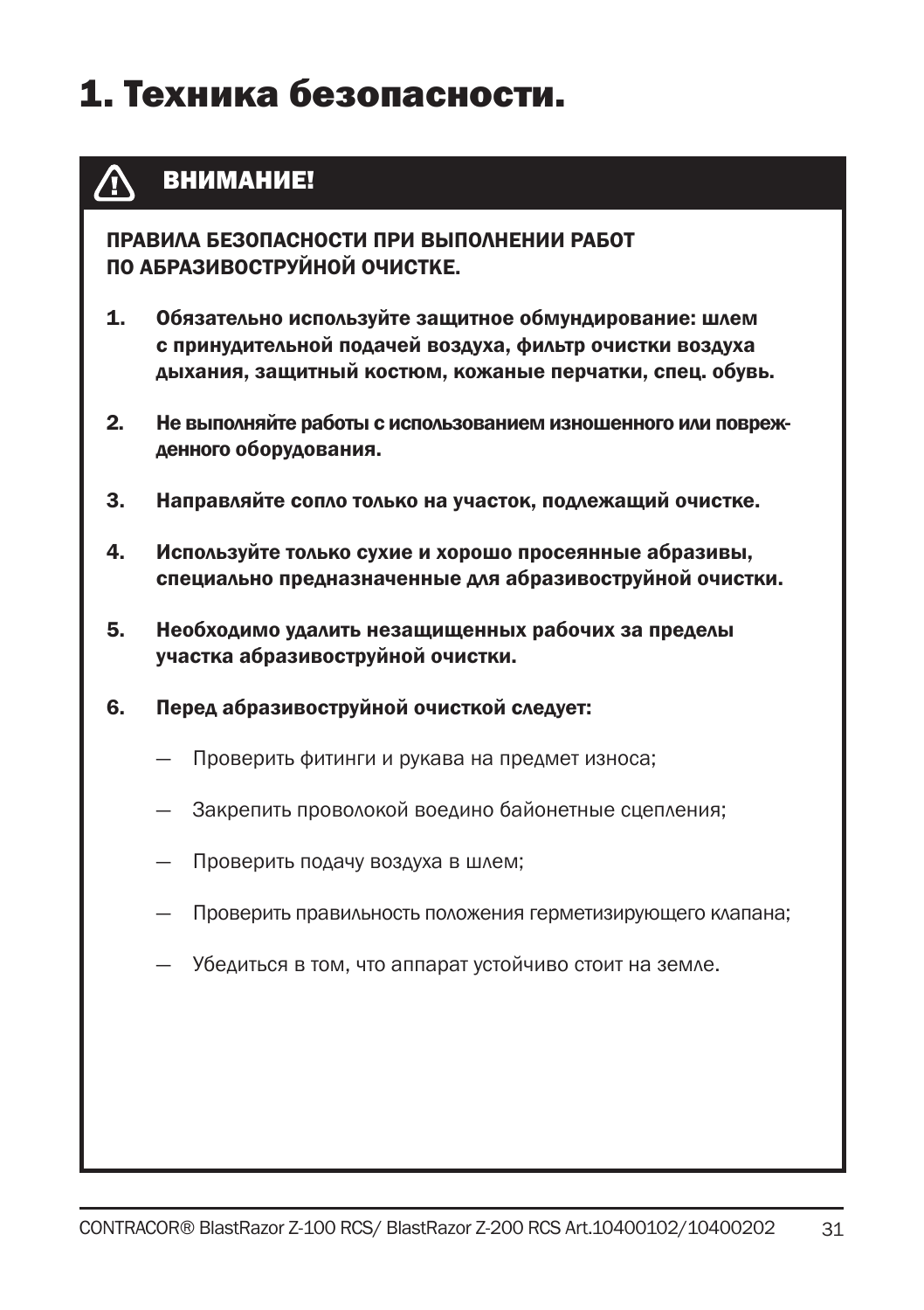## 2. Комплектация и описание.

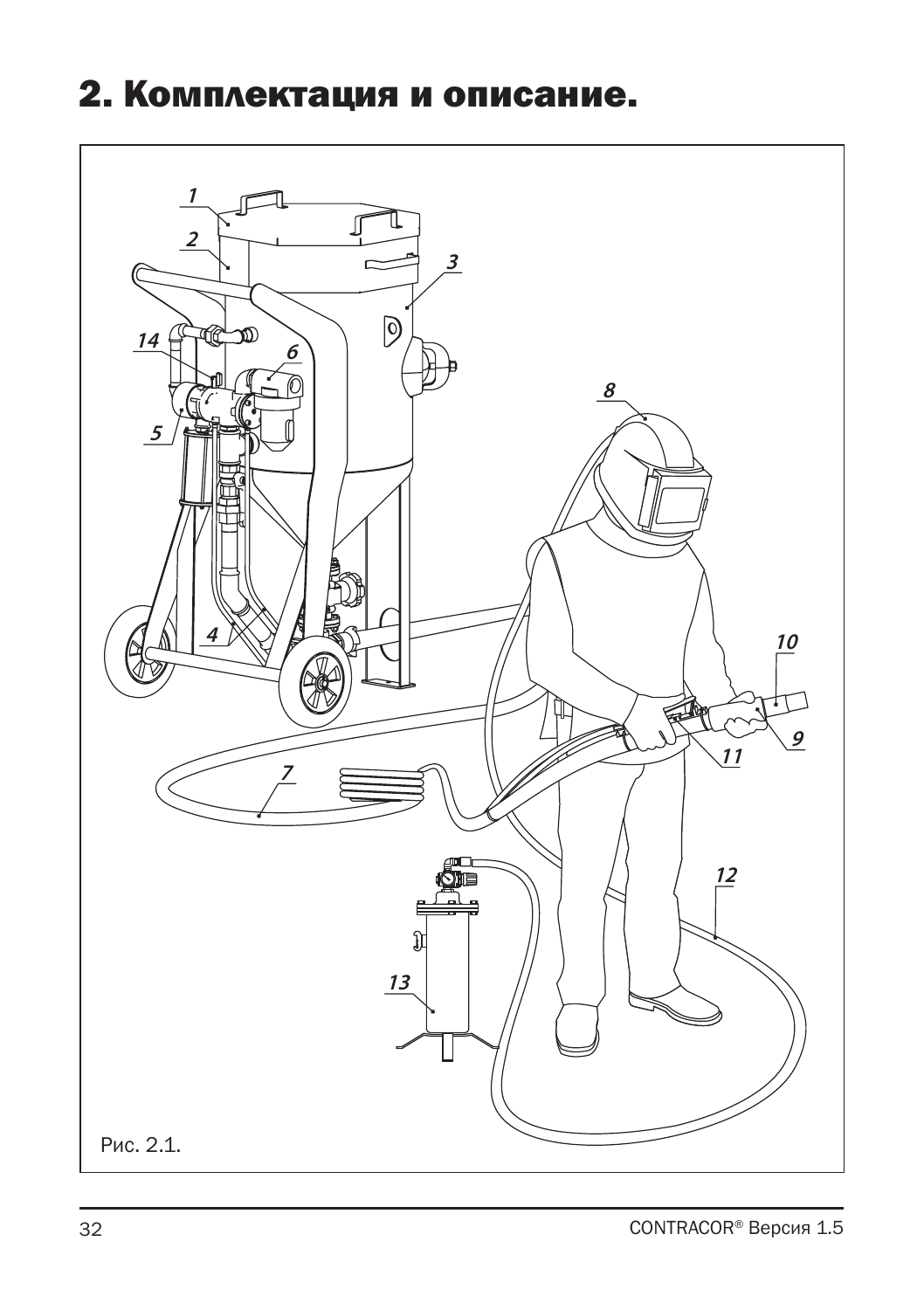### 2.1. Комплектация.

*Табл. 2.1.*

| Код для заказа | Модель                               | Описание, комплектация                                                                                                                                                                                                                                                                  |
|----------------|--------------------------------------|-----------------------------------------------------------------------------------------------------------------------------------------------------------------------------------------------------------------------------------------------------------------------------------------|
| 10400102       | <b>BlastRazor</b><br><b>Z-100RCS</b> | Аппарат абразивоструйный, 100 л,<br>сито.<br>крышка,<br>фильтр-влагомаслоотделитель САF-1,<br>блок дистанционного управления RCV,<br>пульт дистанционного управления DMH,<br>Дозатор металлического абразива SGV,<br>сдвоенный рукав ДУ TWINLINE 20 м, набор<br>фитингов для рукава ДУ. |
| 10400202       | <b>BlastRazor</b><br><b>Z-200RCS</b> | Аппарат абразивоструйный, 200 л.<br>сито.<br>крышка,<br>фильтр-влагомаслоотделитель САF-1,<br>блок дистанционного управления RCV,<br>пульт дистанционного управления DMH,<br>Дозатор металлического абразива SGV,<br>сдвоенный рукав ДУ TWINLINE 20 м, набор<br>фитингов для рукава ДУ. |
| 10110870       | <b>RCV</b>                           | Блок дистанционного управления<br>(5, pnc. 2.1)                                                                                                                                                                                                                                         |
| 10110880       | <b>DMH</b>                           | Пульт дистанционного управления<br>(11, pnc. 2.1)                                                                                                                                                                                                                                       |
| 10112106       | <b>TWINLINE</b>                      | Рукав ДУ сдвоенный, d=6 мм, бухта 20 м<br>(4, pnc. 2.1)                                                                                                                                                                                                                                 |

 $\P$ Рис. 2.1.

- 1 крышка
- $2 c$ ито
- 3 бак аппарата
- 4 рукав ДУ
- 5 блок ДУ
- 6 влагомаслоотделитель
- 7 абразивоструйный рукав
- 8 шлем оператора
- 9 соплодержатель
- 10 сопло
- 11 пульт ДУ
- 12 воздушный рукав
- 13 фильтр воздуха дыхания
- 14 предохранительный шаровый кран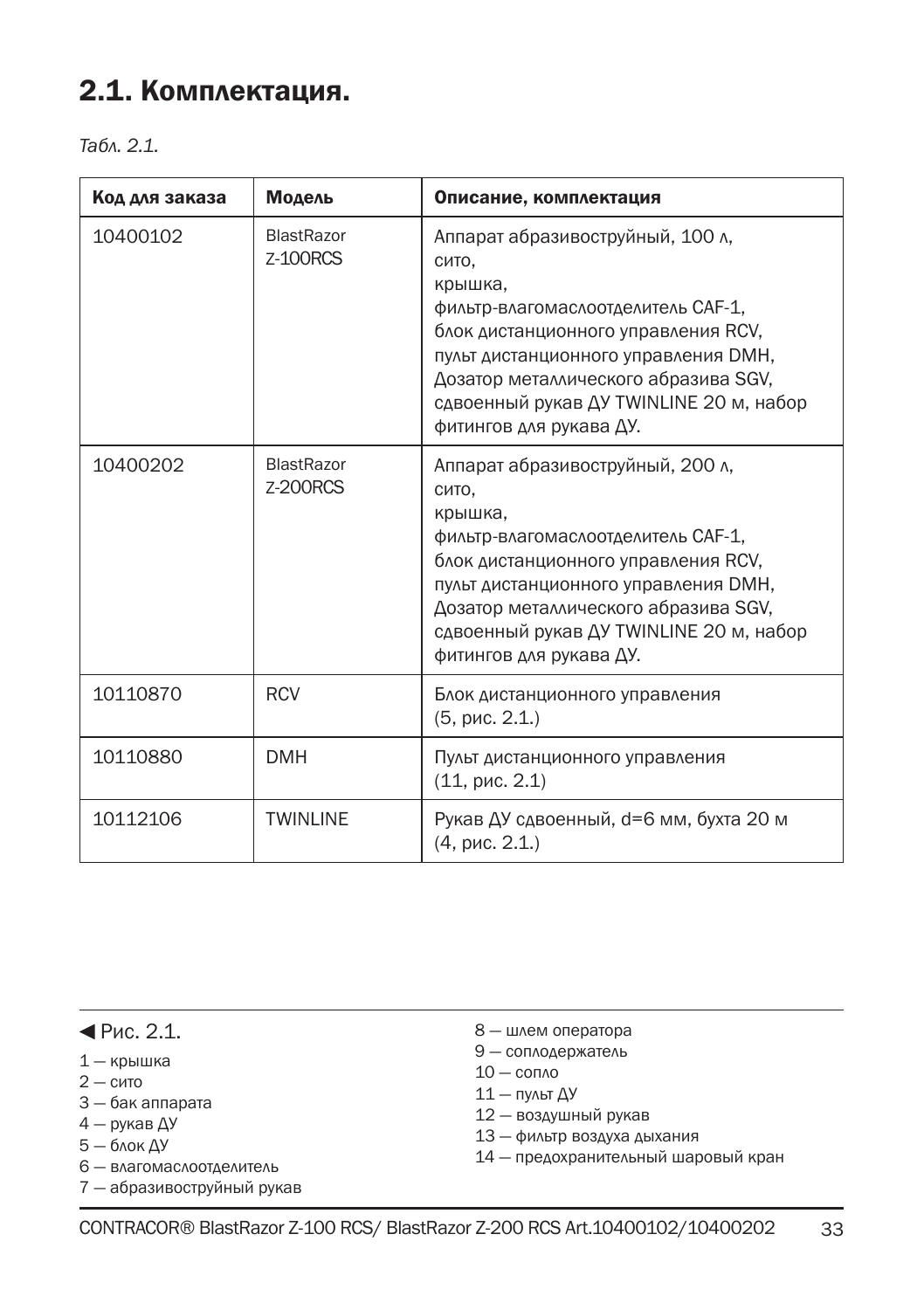## 3. Подготовка, работа и окончание работы.

### 3.1. Подготовка к работе.

Для ввода в эксплуатацию системы ДУ необходимо выполнить следующие инструкции:

- 1. При необходимости укоротите рукав ДУ до длины используемого пескоструйного рукава. Смонтируйте прилагаемые фитинги с рукавом ДУ.
- 2. Подключите рукав ДУ к пульту дистанционного упранления DMH с одной стороны и линии TWINLINE пескоструйного аппарата с другой.

#### ВНИМАНИЕ! /<u>I</u>

НЕ ЗАТЯГИВАЙТЕ ШТУЦЕРА СЛИШКОМ ТУГО, ОСОБЕННО ШТУЦЕРА КЛАВИШИ ДУ. ЭТО МОЖЕТ ПОВРЕДИТЬ НЕКОТОРЫЕ КОМПОНЕНТЫ И ВЫЗВАТЬ УТЕЧКУ ВОЗДУХА.

- 3. Убедитесь в герметичности всех соединений.
- 4. Убедитесь в том, что муфты на блоке ДУ и пульте ДУ DMH соединены надлежащим образом, в соответствии с цветом. Перекрестное соединение приведет к созданию нерабочей системы.
- 5. Прикрепите пульт ДУ DMH при помощи ленточных стяжек к абразивоструйному шлангу, сразу же позади соплодержателя.
- 6. Рекомендуется прикрепить сдвоенный рукав Twinline к абразивоструйному шлангу ленточными стяжками через каждые 1,5 метра.

#### ВНИМАНИЕ! **/T**

ВСЕГДА ИСПОЛЬЗУЙТЕ ФИЛЬТР-ВЛАГОМАСЛООТДЕЛИТЕЛЬ В КОМБИНАЦИИ С СИСТЕМОЙ ДИСТАНЦИОННОГО УПРАВЛЕНИЯ ДЛЯ ЗАЩИТЫ БЛОКА ДУ ОТ ПОВЫШЕННОГО ИЗНОСА.

КРОМЕ ТОГО, ФИЛЬТР-ВЛАГОМАСЛООТДЕЛИТЕЛЬ ОПТИМИЗИРУЕТ АБРАЗИВО-СТРУЙНУЮ ОЧИСТКУ.

- 7. Убедиться, что компрессор расположен за пределами участка абразивоструйной очистки с подветренной стороны.
- 8. Запустить компрессор и довести давление и температуру компрессора до рабочих.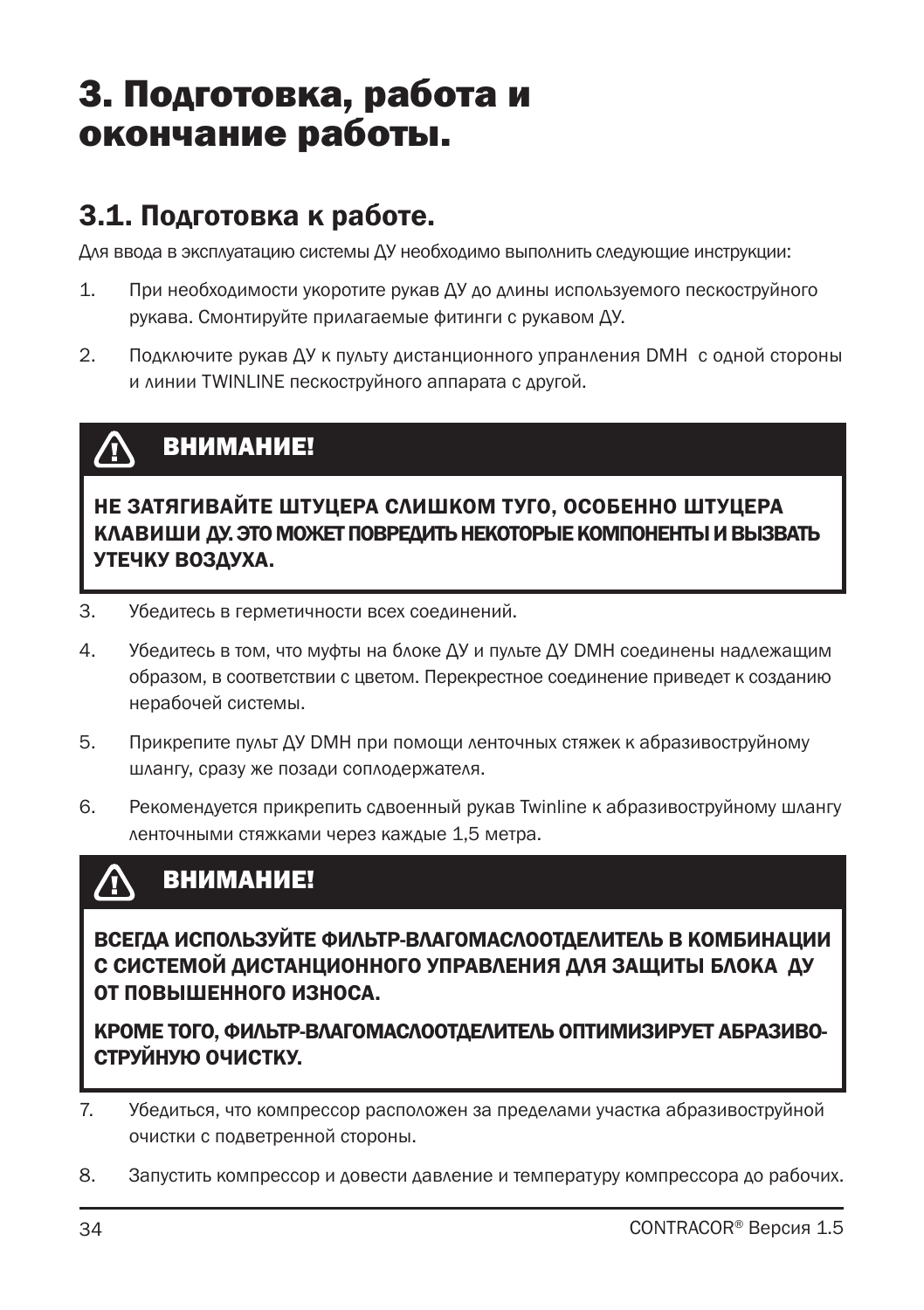- 9. Открыть шаровый кран на магистрали сжатого воздуха аппарата (ручка открытого крана должна находиться в положении, параллельном магистрали сжатого воздуха).
- 10. Открыть предохранительный шаровый кран 14 (рис. 2.1).
- 11. Закрыть дозатор SGV вращением ручки регулировки по часовой стрелке.
- 12. Подключить рукав сжатого воздуха к байонетному сцеплению аппарата. Диаметр рукава сжатого воздуха должен быть минимум 1.1/4". Законтрить шпонкой или проволокой байонетные сцепления между собой.
- 13. Подключить абразивоструйный рукав к байонетному сцеплению аппарата. Законтрить шпонкой или проволокой байонетные сцепления между собой.
- 14. Заполнить бак аппарата абразивом.
- 15. Надеть защитное обмундирование.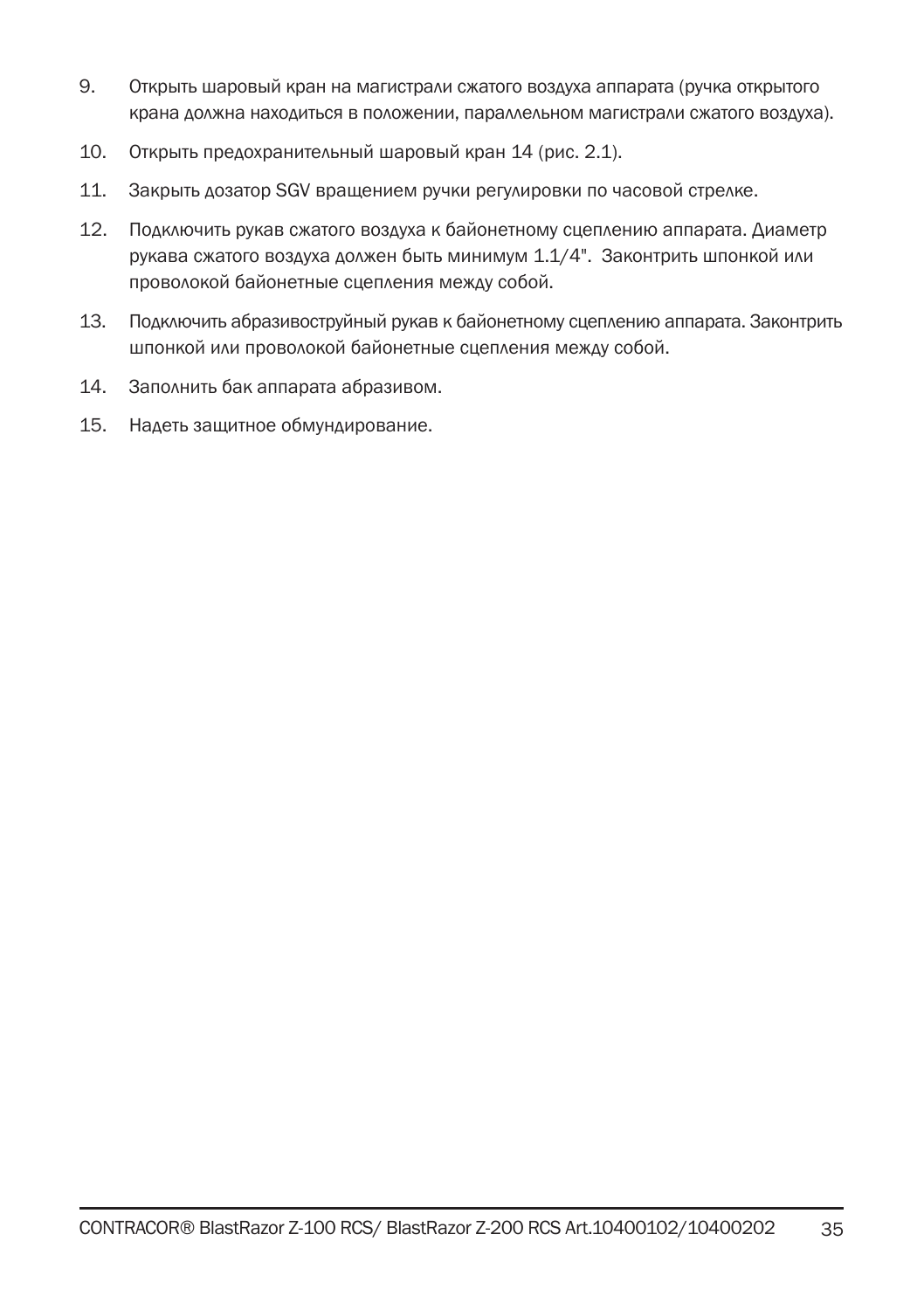## 4. Работа по абразивоструйной очистке.

## 4.1. Запуск в работу.

- 1. Проверьте все соединения от компрессора до сопла на предмет надлежащей фиксации (плохо закрепленный воздушный шланг компрессора может вызвать серьезное повреждение).
- 2. Убедитесь в том, что абразивоструйный аппарат заполнен абразивом.
- 3. Обеспечьте выполнение надлежащих мер предосторожности для себя и окружающих:
	- наличие защитного обмундирования,
	- подача в шлем очищенного воздуха.
- 4. Всегда проверяйте положение рычага пульта ДУ, который должен находиться в безопасном положении - фиксатор в вертикальной позиции.
- 5. Подайте сжатый воздух на вход аппарата.

#### ВНИМАНИЕ! ∕₫

#### МАКСИМАЛЬНОЕ РАБОЧЕЕ ДАВЛЕНИЕ АППАРАТА — 10 бар.

- 6. Закройте оба шаровых крана на вентиле ДУ.
- 7. Проверьте систему на утечку. Воздух должен выходить только из отверстия под рычагом пульта ДУ, а не из каких-либо других мест.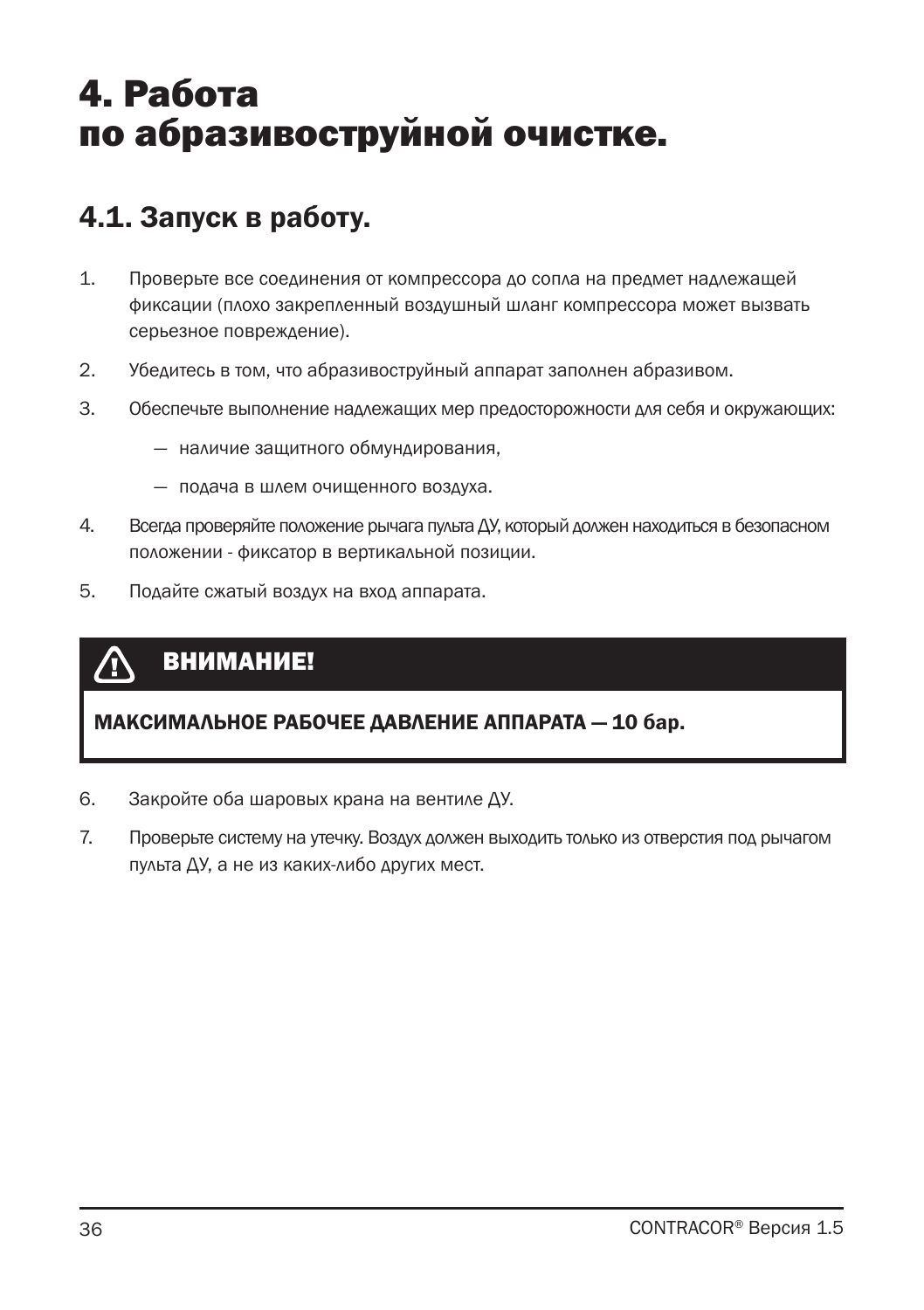## 4.2. Работа по абразивоструйной очистке.

## ВНИМАНИЕ!

ВО ВРЕМЯ ПЕРЕРЫВА В РАБОТЕ ВСЕГДА ОТКРЫВАЙТЕ ПРЕДОХРАНИТЕЛЬНЫЙ ШАРОВЫЙ КРАН 14 (рис. 2.1) НА ВЕНТИЛЕ ДУ (НАПРОТИВ СИНЕЙ МАГИСТРАЛИ СДВОЕННОГО РУКАВА TWINLINE).

РЫЧАГ ПУЛЬТА ДУ НИКОГДА НЕ ДОЛЖЕН ФИКСИРОВАТЬСЯ В ПОЛОЖЕНИИ РАБОТЫ. В ПРОТИВНОМ СЛУЧАЕ ЭТО МОЖЕТ ПРИВЕСТИ К СЕРЬЕЗНОЙ ТРАВМЕ.

- 1. Повернуть фиксатор на пульте ДУ и нажать рычаг (начало работы). Бак герметизируется. Из сопла выходит только сжатый воздух.
- 2. Регулируйте дозатор SGV с целью получения оптимальной воздушно-абразивной смеси. Общее правило: необходимо использовать как можно меньше абразива.
- 3. Для остановки работы следует отпустить рычаг (фиксатор автоматически перебрасывается в исходное положение).

## 4.3. Окончание работы по абразивоструйной очистке.

- 1. Удалите остатки абразива из бака. Для этого снимите сопло и направьте рукав в подходящий для отходов абразива контейнер. Поверните фиксатор на пульте ДУ и нажмите рычаг.
- 2. Если по окончании работ аппарат остается на улице, его необходимо накрыть полиэтиленом для предотвращения попадания влаги внутрь бака.

#### ВНИМАНИЕ!  $\Lambda$

ПЕРЕД НАЧАЛОМ И ПОСЛЕ ОКОНЧАНИЯ РАБОТЫ ВСЕГДА ПРОВЕРЯЙТЕ ВОЗМОЖНОЕ НАЛИЧИЕ ВОДЫ ВНУТРИ ВЕНТИЛЯ ОТКРЫТИЕМ НИЖНЕГО ШАРОВОГО КРАНА (рис. 7.1). ЕСЛИ ПРИСУТСТВУЕТ БОЛЬШОЕ КОЛИЧЕСТВО ВОДЫ, ПРОВЕРЬТЕ ФИЛЬТР CAF-3.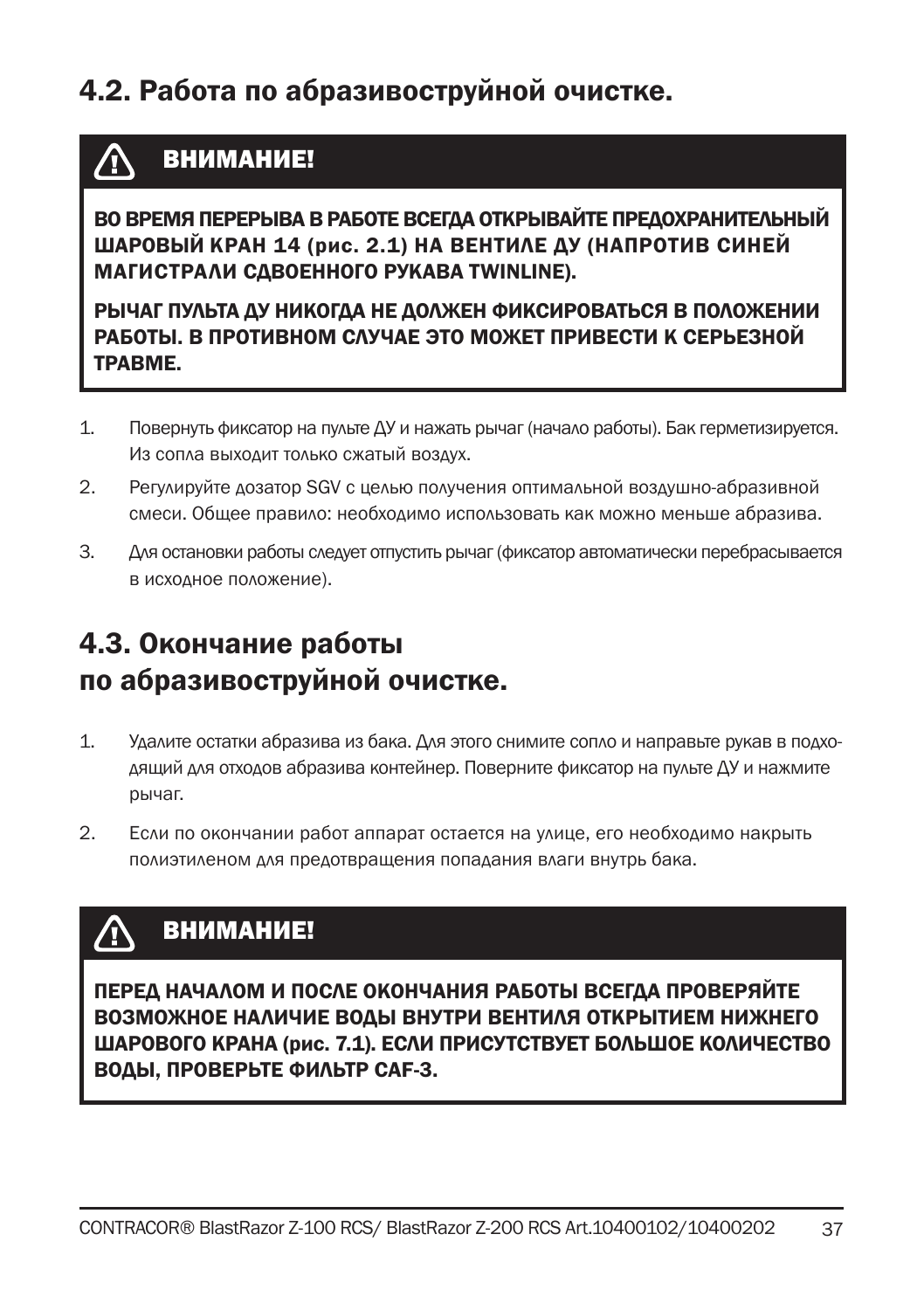# 5. Техническое обслуживание.

### 5.1. Техническое обслуживание аппаратов.

#### Замена герметизирующего клапана.

Откройте ревизию аппарата с целью получить доступ к герметизирующему клапану. Выкрутите направляющую трубку, в которую вставлен клапан. Установите новый клапан и затем закрутите направляющую трубку в прежнее положение.

#### Замена кольца герметизирующего клапана.

Кольцо заменяется сверху через отверстие заполнения аппарата. Извлеките старое кольцо, вставьте новое кольцо в паз и установите его в правильное положение сильным нажатием.

#### ВНИМАНИЕ! /N

ИСПОЛЬЗУЙТЕ ТОЛЬКО ТЕ АБРАЗИВЫ, КОТОРЫЕ СПЕЦИАЛЬНО ПРЕДНАЗНАЧЕНЫ ДЛЯ АБРАЗИВОСТРУЙНОЙ ОЧИСТКИ.

НИКОГДА НЕ ИСПОЛЬЗУЙТЕ НЕПРОСЕЯННЫЕ ИЛИ ВЛАЖНЫЕ АБРАЗИВЫ.

### 5.2. Ежедневное обслуживание.

- 1. Проверить вентиль управления на содержание воды. Если вода присутствует, проверить состояние фильтра CAF-3.
- 2. Проверить резиновую вставку пульта ДУ на надлежащее состояние. Если она плохо выглядит или изношена, замените ее.
- 3. Проверить состояние и надлежащее крепление всех шлангов и фитингов.

### 5.3. Ежемесячное обслуживание (или после каждого цикла в 160 рабочих часов).

- 1. Проверить состояние глушителя и его трубопровода.
- 2. Проверить все воздушные соединения на утечку.
- 3. Разобрать клапан управления с выполнением шагов пункта 5.2 и проверить все движущиеся детали. Если они выглядят изношенными, заменить, чтобы не допустить напрасного повреждения. Собрать клапан и смазать движущиеся детали машинным маслом общего применения.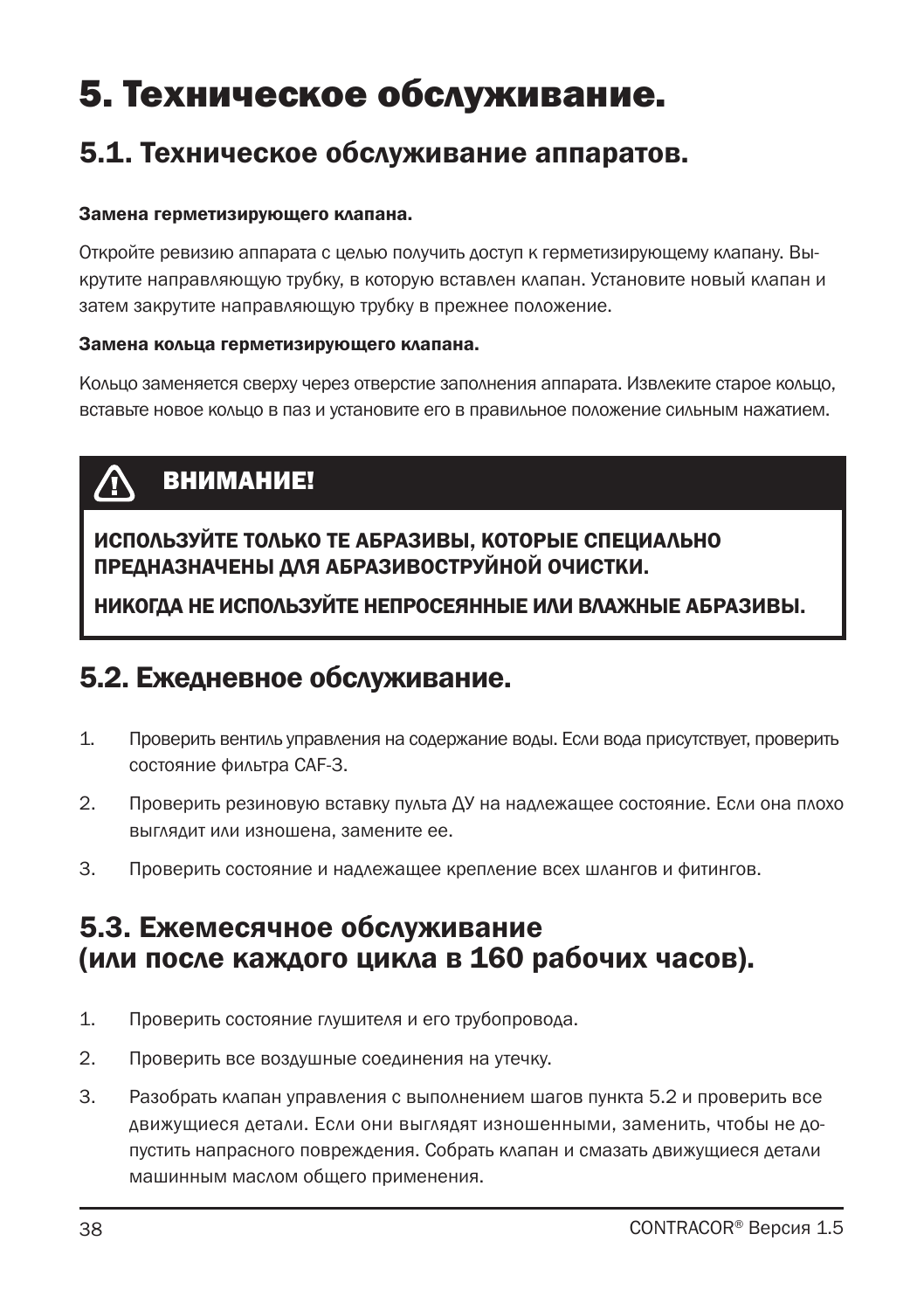# 6. Поиск и устранение неисправностей.

#### Засорение.

Если из сопла аппарата не выходит ни абразив, ни воздух, следует вначале сбросить давление и разгерметизировать аппарат, а затем проверить сопло на засорение. Если из сопла выходит только воздух без абразива, следует полностью открыть дозирующий вентиль, а затем быстро закрыть и открыть нижний шаровый кран магистрали. Если это не помогло, сбросить давление в аппарате, открыть ревизию и проверить бак на наличие посторонних предметов (камней, бумаги и т.д.).

#### Пульсации абразива.

При пуске аппарата пульсации абразива до определенной степени представляют собой нормальное явление. Однако если пульсации абразива продолжаются, следует стабилизировать поток абразива быстрым закрытием и открытием нижнего шарового крана магистрали. Пульсации абразива зачастую обусловлены повышенной влажностью в системе сжатого воздуха. Эта проблема может быть решена установкой дополнительного влаго-маслоотделителя.

#### Удаление влажного абразива.

Для удаления влажного абразива из бака аппарата необходимо отсоединить пескоструйный рукав и снять резиновый уплотнитель на байонетном сцеплении аппарата. Далее необходимо полностью открыть дозирующий вентиль и закрыть нижний шаровый кран в линии сжатого воздуха аппарата. Теперь при подаче сжатого воздуха он будет поступать только в бак аппарата и принудительно выдавливать влажный абразив.

### 6.1. Поиск и устранение неисправностей системы дистанционного управления.

Следующий перечень проверок может использоваться для определения проблемы в случае неправильного функционирования системы дистанционного управления:

- 1. Изучить инструкции в данном руководстве.
- 2. Осмотреть все воздушные шланги и соединения на утечки воздуха.
- 3. Убедиться в том, что предохранительный и сливной спускные краны закрыты.
- 4. Проверить пульт ДУ на утечки воздуха:
	- в не нажатом положении воздух должен выходить только из отверстия в корпусе.
	- в нажатом положении из ручки вообще не должен выходить воздух.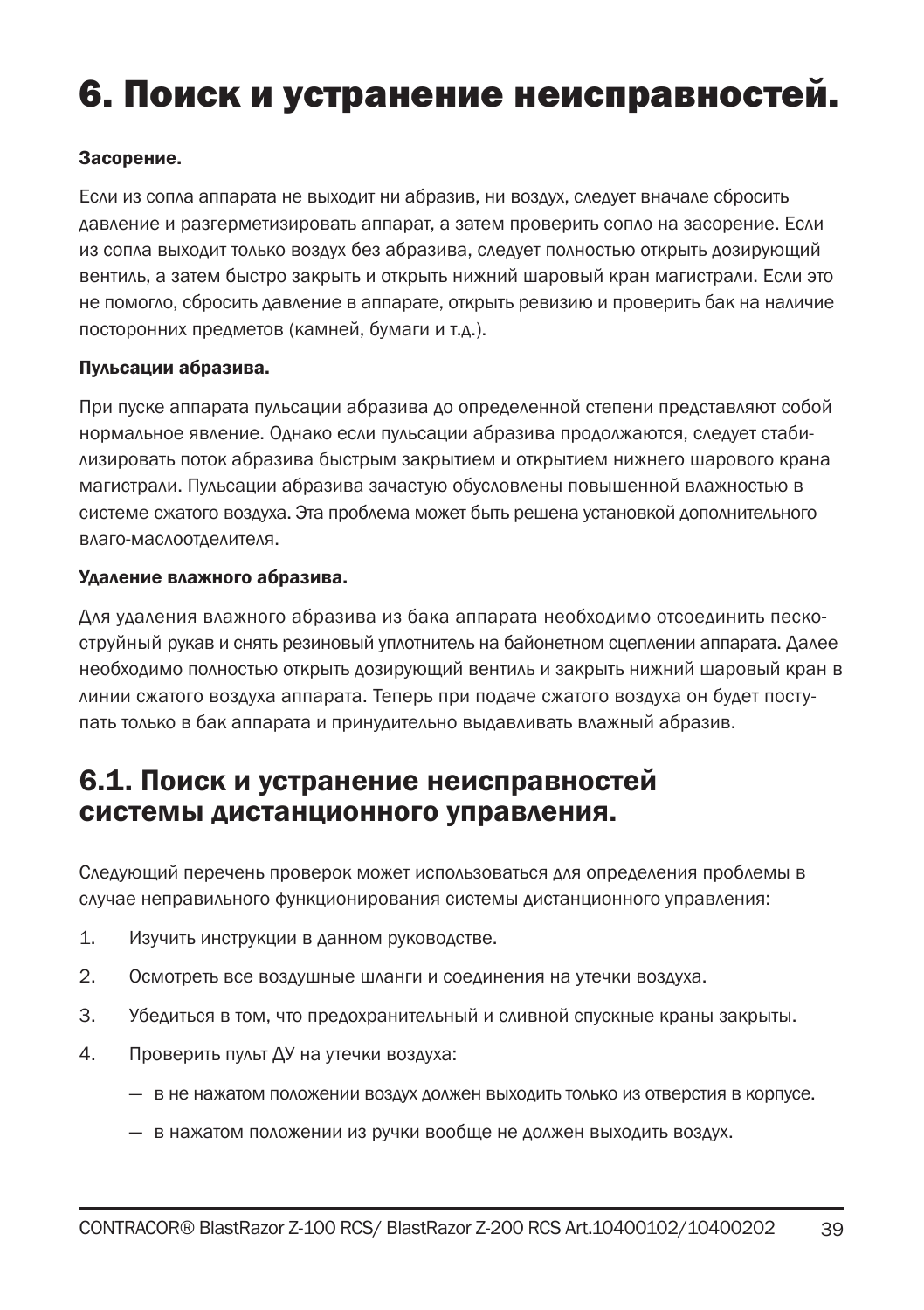| Проблема                                                  | Причина                                                            | Способ устранения                                                             |
|-----------------------------------------------------------|--------------------------------------------------------------------|-------------------------------------------------------------------------------|
| Воздух не выходит из<br>отверстия в корпусе<br>пульта ДУ. | Рукав Twinline засорен<br>или пережат.                             | Снять рукав Twinline и про-<br>верить на засорение.                           |
| Вентиль управления<br>RCV не открывается.                 | Предохранительный<br>спускной кран все еще<br>открыт.              | Закрыть предохранительный<br>спускной кран.                                   |
|                                                           | Недостаточная подача<br>воздуха к абразивоструй-<br>ному аппарату. | Разобрать клапан управ-<br>ления, все детали должны<br>свободно перемещаться. |
| Вентиль управления<br>RCV не закрывается.                 | Засорены каналы пульта<br>ДУ.                                      | Снять пульт и очистить его.                                                   |
|                                                           | Неправильные соедине-<br>ния рукава TWINLINE.                      | Проверить соединения и<br>изменить, если они непра-<br>вильные.               |
|                                                           | Дефект вентиля управле-<br>ния.                                    | Разобрать вентиль и прове-<br>рить на надлежащую работу.                      |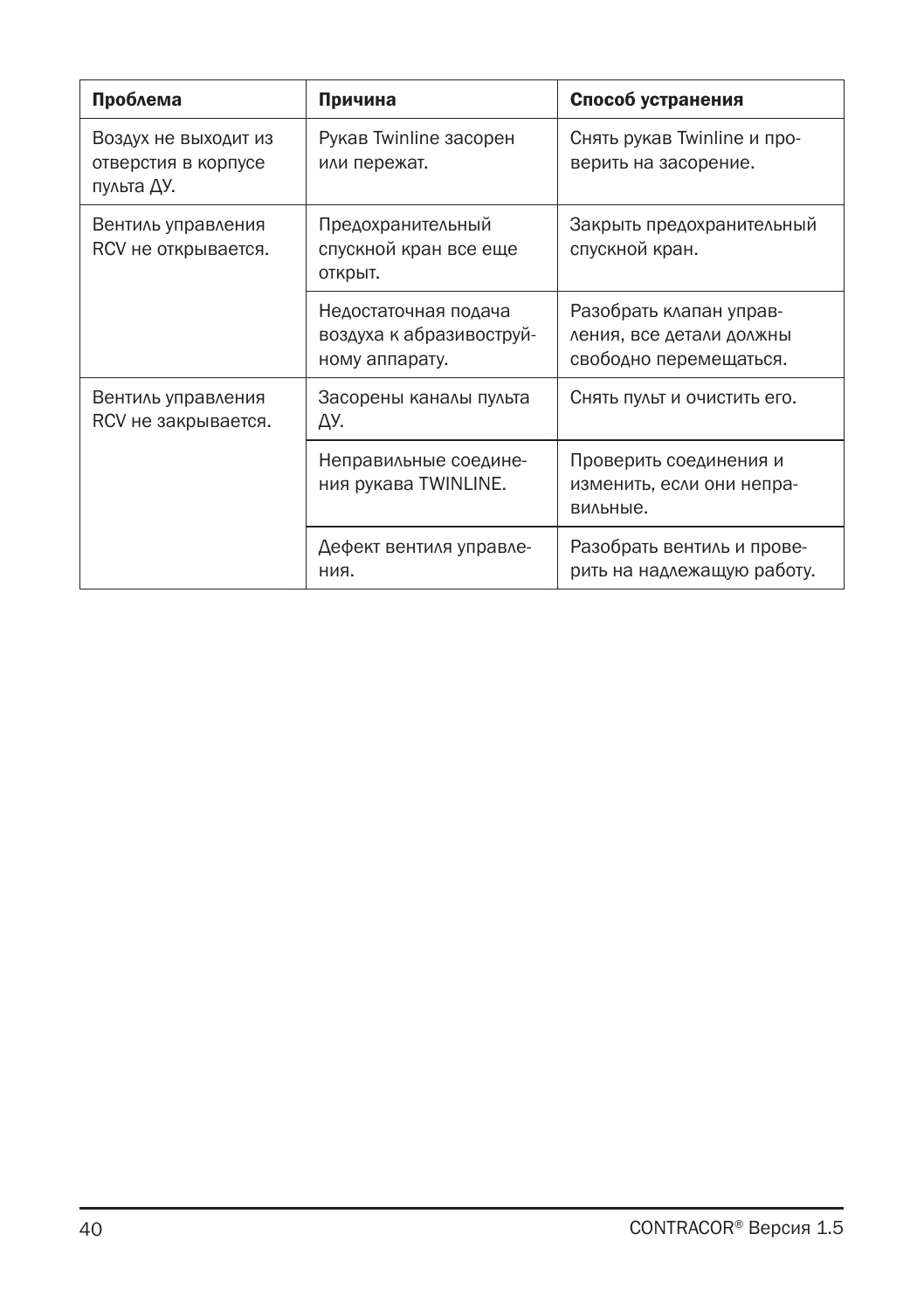# 7. Спецификация



### Рис. 7.1.

| Поз.          | <b>Артикул</b> | <b>Наименование</b> | <b>Количество</b>                    |                                      |
|---------------|----------------|---------------------|--------------------------------------|--------------------------------------|
|               |                |                     | <b>BlastRazor</b><br><b>Z-100RCS</b> | <b>BlastRazor</b><br><b>Z-200RCS</b> |
| 1             | 80900016       | Бак пескоструйный   |                                      | $\overline{\phantom{0}}$             |
|               | 80900017       | Бак пескоструйный   | ۰                                    |                                      |
| $\mathcal{P}$ | 88200003       | Сито                |                                      |                                      |
|               | 88200004       | Сито                |                                      |                                      |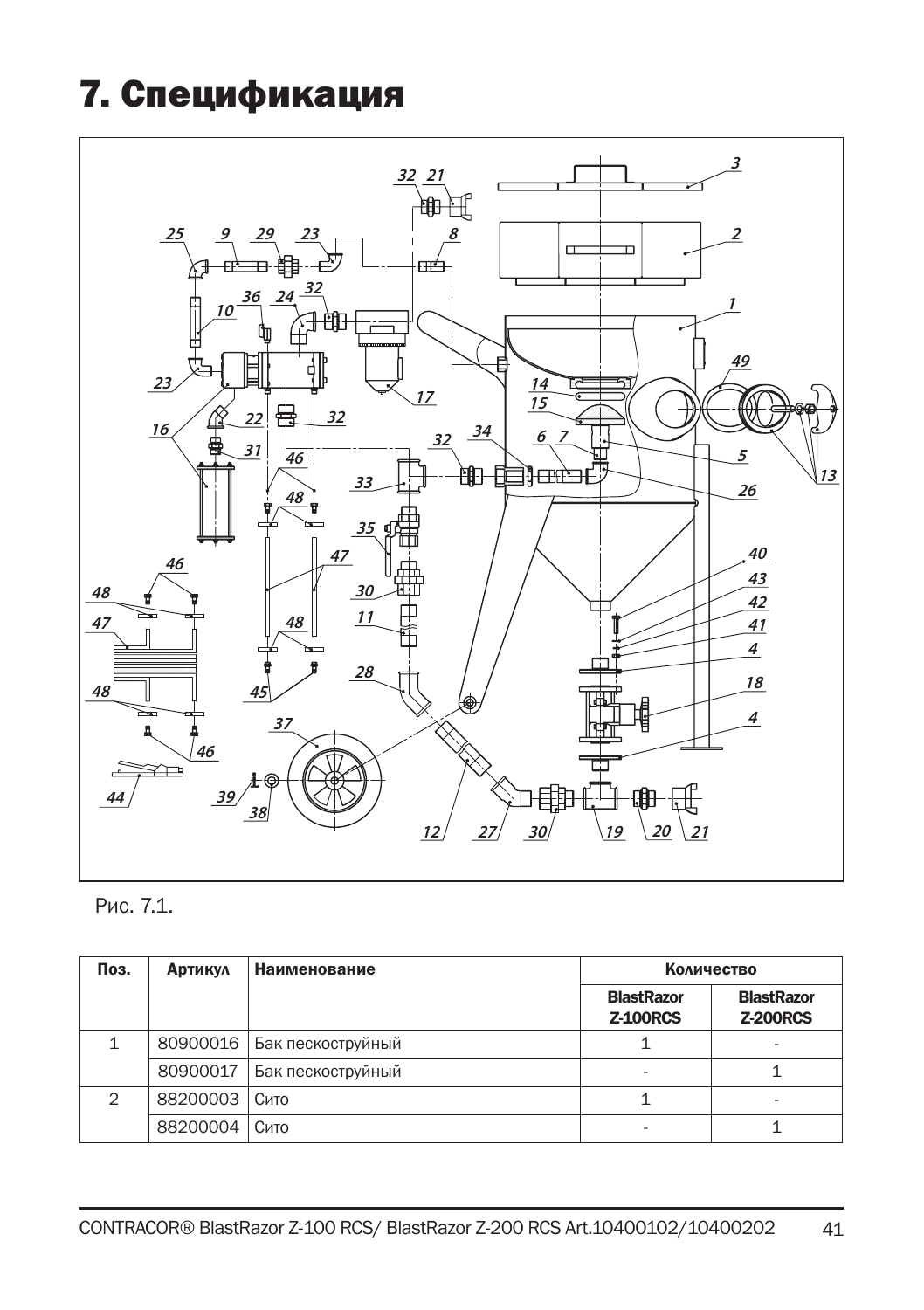| 3              | 81100058 | Крышка                           | 1                        | $\frac{1}{2}$            |
|----------------|----------|----------------------------------|--------------------------|--------------------------|
|                | 81100059 | Крышка                           |                          | $\mathbf{1}$             |
| 4              | 80500031 | Фланец резьбовой                 | 2                        | 2                        |
| 5              | 10110955 | Шток                             | $\mathbf 1$              | 1                        |
| 6              | 81600024 | Патрубок                         | $\mathbf{1}$             | $\frac{1}{2}$            |
|                | 81600026 | Патрубок                         | $\overline{\phantom{a}}$ | 1                        |
| $\overline{7}$ | 73025126 | Патрубок                         | $\mathbf 1$              | $\blacksquare$           |
|                | 73025136 | Патрубок                         | Ξ                        | $\mathbf 1$              |
| 8              | 73120044 | Патрубок                         | 1                        | 1                        |
| 9              | 73120125 | Патрубок                         | $\mathbf 1$              | 1                        |
| 10             | 73120155 | Патрубок                         | $\mathbf{1}$             | $\mathbf 1$              |
| 11             | 73132230 | Патрубок                         | 1                        | $\overline{\phantom{a}}$ |
|                | 73132450 | Патрубок                         | ÷,                       | $\mathbf{1}$             |
| 12             | 73132152 | Патрубок                         | 1                        | $\overline{\phantom{a}}$ |
|                | 73132238 | Патрубок                         |                          | 1                        |
| 13             | 52150002 | Лючок                            | $\mathbf{1}$             | 1                        |
| 14             | 10110950 | Кольцо                           | 1                        | 1                        |
| 15             | 10110960 | Клапан                           | 1                        | 1                        |
| 16             | 10110870 | Клапан дистанционного управления | 1                        | $\mathbf 1$              |
| 17             | 10110930 | Фильтр                           | 1                        | 1                        |
| 18             | 10110860 | Дозатор                          | $\mathbf 1$              | 1                        |
| 19             | 10110948 | Тройник                          | $\mathbf 1$              | 1                        |
| 20             | 10110911 | Ниппель                          | 1                        | $\mathbf 1$              |
| 21             | 10110900 | Сцепление                        | $\overline{2}$           | $\overline{2}$           |
| 22             | 52080002 | Угольник                         | 1                        | 1                        |
| 23             | 10110956 | <b>Угольник</b>                  | $\overline{2}$           | 2                        |
| 24             | 10110909 | Угольник                         | 1                        | $\mathbf 1$              |
| 25             | 10110951 | Угольник                         | 1                        | $\mathbf 1$              |
| 26             | 10110953 | Угольник                         | 1                        | $\mathbf 1$              |
| 27             | 10110919 | <b>Угольник</b>                  | 1                        | $\mathbf 1$              |
| 28             | 10110916 | Угольник                         | 1                        | 1                        |
| 29             | 10110957 | Муфта с накидной гайкой          | $\mathbf{1}$             | 1                        |
| 30             | 10110915 | Муфта с накидной гайкой          | $\overline{2}$           | $\overline{2}$           |
| 31             | 10110840 | Ниппель                          | 1                        | $\mathbf{1}$             |
| 32             | 10110924 | Ниппель                          | 4                        | 4                        |
| 33             | 10110910 | Тройник                          | 1                        | 1                        |
| 34             | 52120006 | Контргайка                       | $\mathbf 1$              | 1                        |
| 35             | 10110942 | Кран шаровый                     | 1                        | 1                        |
| 36             | 10110828 | Кран шаровый                     | 1                        | $\mathbf 1$              |